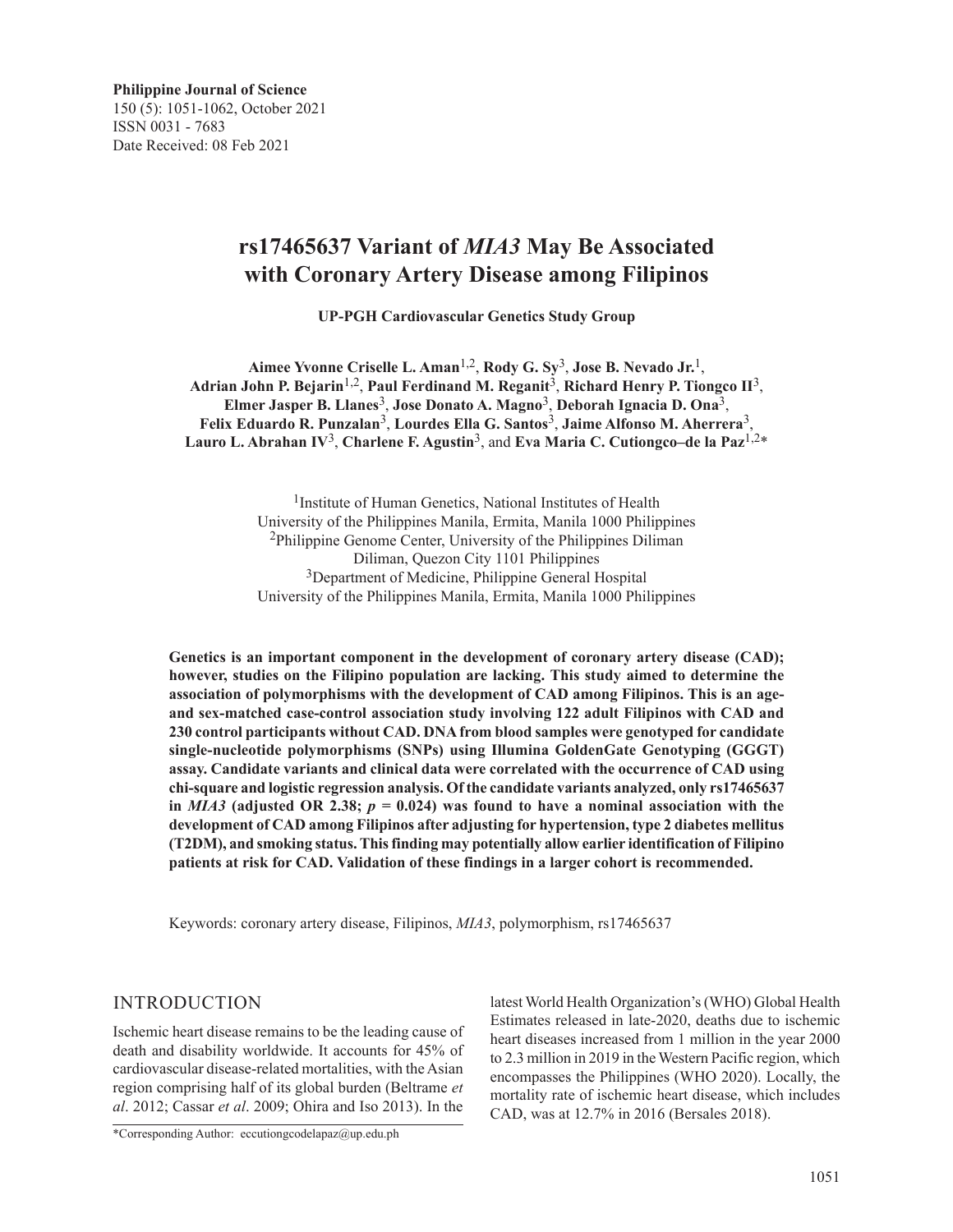Atherosclerosis is central to the development of CAD. It is initiated by the migration of monocytes to subendothelial cells and is promoted by the efflux of low-density lipoprotein (LDL) in large arteries. Migrated monocytes differentiate into macrophages, which in turn bind LDL, forming the fatty streak from foam cells. These – together with collagen-rich fibrous caps – form an atherosclerotic plaque, which can expand, limiting blood flow through the vessel (Sayols-Baixeras *et al*. 2014). CAD presents with plaque buildup in at least one major coronary artery, resulting in at least 50% stenosis in its diameter on coronary angiography (Cannon *et al*. 2013).

Atherosclerotic processes may be influenced by multiple genetic factors. Individuals with first-degree relatives diagnosed with CAD are 2–3 times at risk of inheriting the disease (Scheuner 2004). Genome-wide association studies (GWAS) explored how genetics may influence CAD development. One of the most important loci is 9p21, which, is involved in inflammatory signaling, lipid metabolism, and coronary atherosclerosis. It is carried by nearly 75% of the world's population and is associated with the risk of first coronary heart disease (CHD) event (Dehghan *et al.* 2016; Erdmann *et al*. 2018). Aside from the 9p21 locus, Samani and colleagues (2007) identified four additional loci in chromosomes 1, 10, and 15 to be associated with CAD in a combined analysis of the Wellcome Trust Case Control Consortium (WTCCC) and German Myocardial Infarction Family Study. Similarly, the CARDIOGRAMplus C4D Consortium identified a total of 46 susceptibility loci associated with CAD in Europeans and South Asians (Schunkert *et al*. 2011).

Present clinical risk assessment of CAD relies mainly on traditional risk factors with minimal consideration for genetic predisposition, which may result in an underestimation of risk and missed opportunities to prevent disease in at-risk individuals (Scheuner 2004). The inclusion of SNPs in risk assessment improves risk prediction over a 15-year follow-up (Bolton *et al*. 2013), supporting the need for genetic testing to identify person's susceptibility to CAD development. However, most studies associating CAD with genetic polymorphisms were performed on a predominantly European cohort of white ancestry (McPherson and Tybjaerg-Hansen 2016); no published studies including a Filipino cohort have been noted by the authors. To address this relevant knowledge gap, this study was done to identify genetic variants associated with susceptibility to developing CAD among Filipinos. After validation on a larger population, these variants may serve as genetic markers that can help identify genetically-predisposed patients who will benefit from early preventive interventions. Findings may also contribute to a better understanding of CAD pathogenesis, especially in the context of the Filipino population.

### MATERIALS AND METHODS

#### **Study Design**

An age- and sex-matched case-control study was performed, with cases defined as participants diagnosed with CAD based on any one of the following: a) angiographic evidence of significant stenosis involving at least one large epicardial artery; b) atypical angina with an abnormal stress test or findings suggestive of ischemia; or c) history of revascularization *via* coronary angioplasty. Controls were individuals who were age- and sex-matched with cases were chest pain-free and were not diagnosed with CAD based on the criteria above. Cases and controls included participants who may or may not have other cardiovascular risk factors or comorbidities such as hypertension, dyslipidemia, or T2DM. Hypertension was defined as having systolic blood pressure of 140 mmHg or higher, or diastolic blood pressure of 90 mmHg or higher. Individuals labeled as hypertensive in their charts were also included in this group. Dyslipidemia is defined as the presence of any of the following: total cholesterol (TC)  $\geq$  200 mg/dL or 5.17 mmol/L, low-density lipoprotein cholesterol (LDL-C)  $\geq$  160 mg/dL or 4.14 mmol/L, highdensity lipoprotein cholesterol (HDL-C) < 35 mg/dL or 0.90 mmol/L, or triglycerides (TG)  $\geq$  200 mg/dL or 2.25 mmol/L. Cut-off values for those with additional risk factors were also considered: LDL-C cut-off for those with 0–1 risk factors is 160 mg/dL; for those with two or more risk factors with a 10-yr risk  $\leq 20\%$ , the cutoff is 130 mg/dL; and for those with CHD or CHD risk equivalents (10-yr risk  $> 20\%$ ), the cut-off was 100 mg/ dL. Lastly, those with the intake of any lipid-lowering medication and/or previous diagnosis of dyslipidemia were also included in the dyslipidemia group. T2DM is defined as having an FBS of 126 mg/dL, HbA1c of 6.5%, or a previous diagnosis of T2DM. For the lifestyle factors, alcohol drinking and smoking pertain to those whoever drank alcohol or smoked tobacco products.

Participants were included if they were at least 18 years old, of Filipino descent up to the 3rd degree of consanguinity, and able to provide informed consent. On the other hand, participants were excluded if they had any of the following conditions at the time of recruitment: decompensated heart failure, decompensated chronic lung disease, decompensated chronic liver disease, end-stage renal disease, active malignancy, secondary hypertension, secondary dyslipidemia, or pregnancy.

Study participants composed of patients, their watchers, and volunteer staff were enrolled from the Philippine General Hospital, different communities in Metro Manila, and private medical clinics from July 2013 to March 2017. Demographic data and clinical characteristics of the participants were obtained through interviews and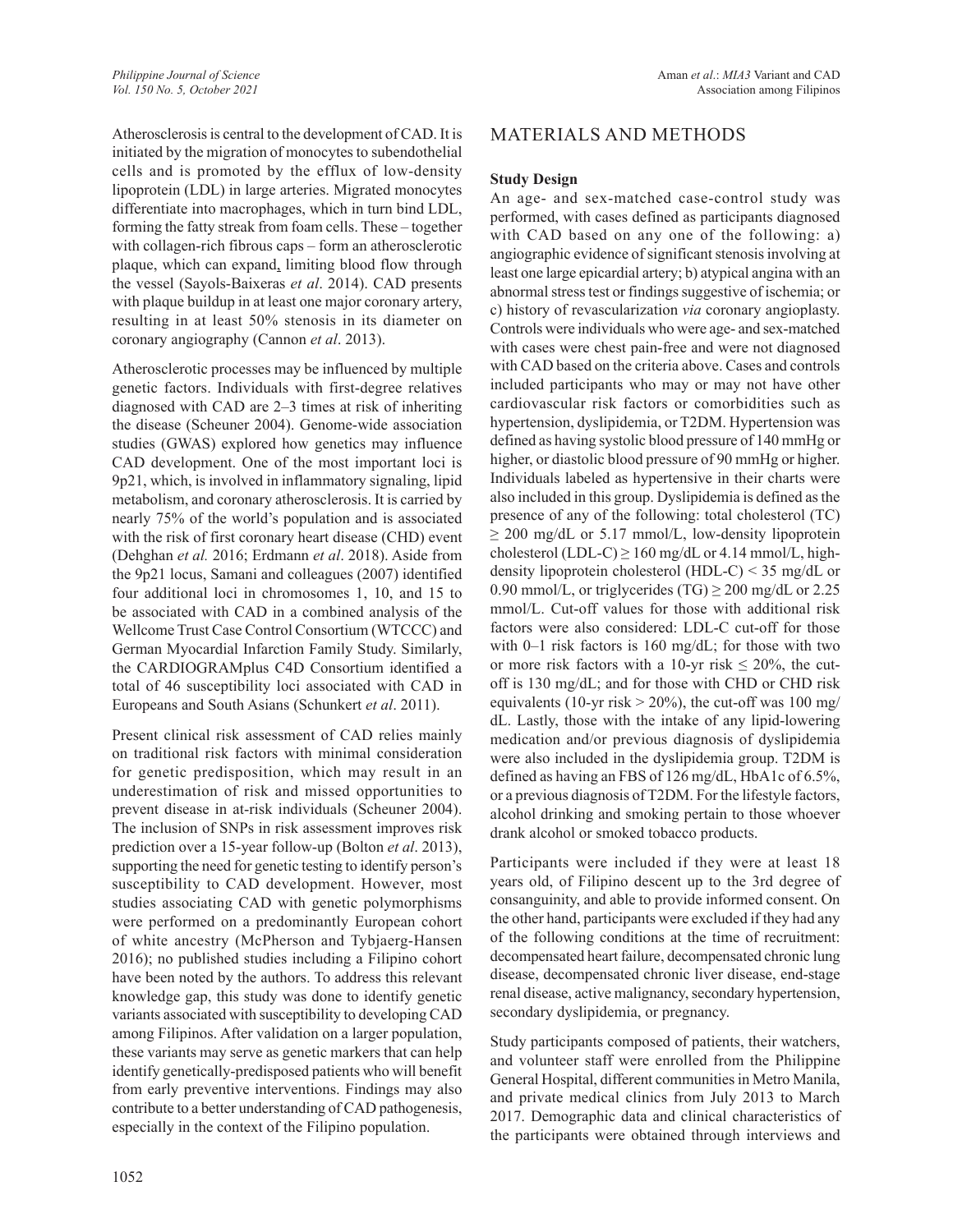chart review. Blood samples were collected to measure and record the lipid profile and serum creatinine levels of participants.

#### **DNA Extraction and Quantification**

DNA from the blood of the participants were extracted using the QiaAmp DNA Minikit (QIAGEN, Victoria, Australia) following the spin protocol for blood buffy coat specified in the manufacturer's instruction manual. DNA was quantified using a spectrometer at 260nm and stored at –20 °C until use prior to genotyping. These are similar to the methods done in studies published earlier by the authors (Reganit *et al*. 2020; Sy *et al*. 2020).

#### **Genotyping**

A customized bead chip (GGGT bead chip, Illumina, Inc., San Diego, CA, USA) was designed in 2012 using candidate SNPs, which have shown evidence of association with susceptibility to CAD and other risk factors. These were selected after an extensive search was done in the following databases: PharmGKB (Pharmacogenomics Knowledgebase) database, NHGRI GWAS (National Human Genome Research Institute GWAS) catalog, PubMED, and patent databases (*e.g.* Patentscope and Espacenet), where risk and protective odds ratios (ORs) were provided. The selected SNPs were submitted to Illumina, Inc. for scoring to determine the suitability of the SNPs to discriminate genetic variants, as well as estimate their specificity.

Customized genotyping of candidate SNPs was performed using DNA microarray technology following the GGGT assay protocol specified in the manufacturer's manual. After microarray processing, the bead chip was imaged on the HiScan System, and data from these images were analyzed using GenomeStudio software. Variant selection and genotyping methods were similar to methods done in earlier studies (Reganit *et al*. 2020; Sy *et al*. 2020).

#### **Data Analyses**

*Quality control.* Using GenomeStudio 2.0 and PLINK version 2.05.10, genotype data from participants with call rates  $> 95\%$  and with individual missingness  $< 0.05$ (missingness test) in PLINK were included. Additional thresholds for inclusion were used for the genetic variants: minor allele frequency  $> 0.01$  (frequency test), genotype missingness of  $< 0.05$  (missingness test), and Hardy-Weinberg equilibrium (HWE) of  $p < 0.001$  for controls (HWE test).

*Statistical analysis.* Chi-squared and Fisher exact tests were performed to assess for significant differences between alleles (allelic association test) and among genotypes (genotypic association tests) using PLINK version 2.05.10. Genotypic models (additive, dominant, recessive) were identified based on the distribution of the genotypes between the cases and controls. Tests for genotypic association were done setting the cut-off at Bonferronicorrected  $p < 0.05$ , if applicable. Upon determination of models, the genotypes were recoded for univariate analysis using Stata 14. Univariate logistic regression analysis was done to determine the association of SNPs with CAD, with a cut-off *p*-value set at 0.05. Multiple logistic regression was performed to include possible confounding clinical factors. Quality control and statistical analyses were similar to the methods done in studies published earlier (Reganit *et al*. 2020; Sy *et al*. 2020).

#### **Ethical Considerations**

All procedures have been reviewed in compliance with ethical standards of the University of the Philippines Manila's Research Ethics Board (study protocol code UPMREB-2012-0183-01) on 04 Oct 2012.

## RESULTS

Using an age- and sex-matched case-control design, a total of 352 participants (122 cases with CAD and 230 controls without the disease) were enrolled in the study. After quality control, the final set of samples for analysis included 347 participants (Figure 1A). Table 1 summarizes the clinical characteristics of the participants. Comorbidities such as hypertension, dyslipidemia, T2DM, and smoking history were significantly more frequent among the participants with CAD.

Of the 81 variants selected for the study, 46 variants were removed after quality control with PLINK: 40 SNPs failed the Hardy-Weinberg test  $(p > 0.001)$  among controls, five SNPs had missing genotype data for more than 5% of the individuals, and one SNP was removed because the minor allele frequency was lower than 1% (Figure 1B). None of the variants had statistically significant associations with CAD after adjusting for multiple testing (*i.e.* Bonferroniadjusted  $\alpha$  < 0.001); however, two variants are nominally associated with CAD. On simple conditional logistic regression analysis, the AA genotype of rs17465637 in *MIA3* was associated with 2.09 times higher odds of CAD compared to the AC and CC genotypes in a recessive model, while the TG and TT genotypes of rs8055236 in CDH13 double the odds of CAD compared to the GG genotype in a dominant model (Appendix Table I). Among the clinical variables, three were significantly different between the two groups: hypertension (crude OR 7.45; *p*-value < 0.001), T2DM (crude OR 2.00; *p*-value 0.004), and smoking history (crude OR 1.99; *p*-value 0.005) (Appendix Table II). Multiple conditional logistic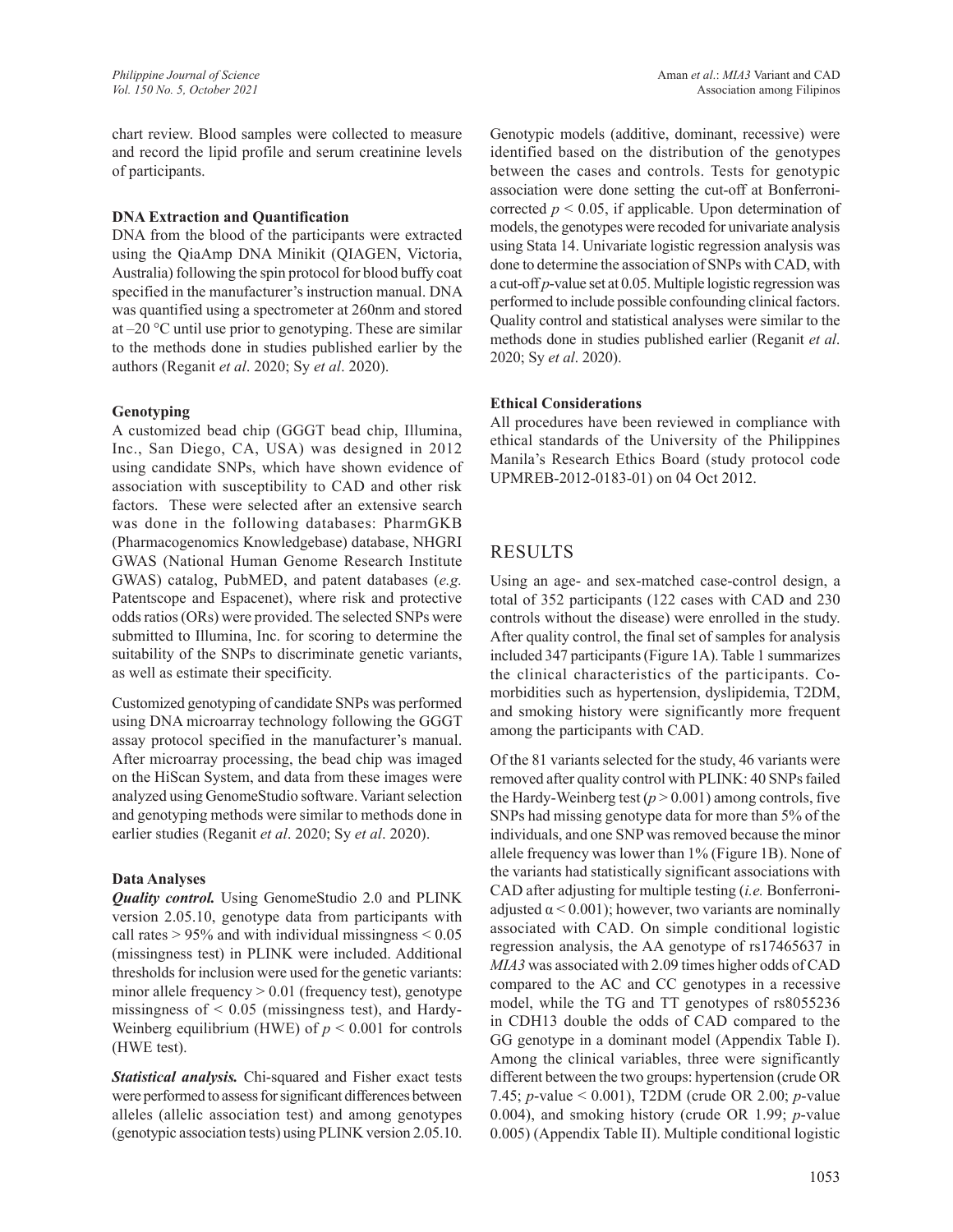

**Figure 1.** Overview of data processing and analysis. A total of 347 participants (A) and 81 SNPs (B) were analyzed to determine association of clinical metadata and genetic variants with CAD. Abbreviations: mind – individual missingness; SNP – single nucleotide polymorphism; HWE – Hardy-Weinberg equilibrium; geno – genotypic missingness; MAF – minor allele frequency.

| Table 1. Clinical characteristics of study participants. |  |  |  |
|----------------------------------------------------------|--|--|--|
|----------------------------------------------------------|--|--|--|

| <b>Characteristics</b>                   | <b>Participants with CAD</b><br>$n = 120$ | <b>Participants without CAD</b><br>$n = 227$ | $p$ -value*  |
|------------------------------------------|-------------------------------------------|----------------------------------------------|--------------|
| $Age > 60$ yr old                        | 47.50                                     | 40.53                                        | 0.254        |
| Male sex                                 | 82.50                                     | 81.94                                        | > 0.999      |
| Comorbidities, %                         |                                           |                                              |              |
| Elevated BMI $\geq$ 25 kg/m <sup>2</sup> | 47.90                                     | 52.23                                        | 0.471        |
| Hypertension                             | 92.50                                     | 68.72                                        | ${}< 0.001$  |
| Dyslipidemia                             | 100                                       | 52.42                                        | ${}_{0.001}$ |
| T <sub>2</sub> DM                        | 42.50                                     | 27.31                                        | 0.004        |
| Lifestyle factors, %                     |                                           |                                              |              |
| Alcohol drinking                         | 78.33                                     | 70.48                                        | 0.102        |
| Smoking                                  | 60.00                                     | 44.05                                        | 0.005        |

Abbreviations: BMI – body mass index; CAD – coronary artery disease

\*Statistical significance was set at *P* < 0.05 using conditional logistic regression; except for age, sex, and dyslipidemia (Fisher's exact test was used).

regression analysis was performed to determine if the genetic variants will retain their association with CAD after adjusting for hypertension, T2DM, and smoking (Table 2). Dyslipidemia was not included in the multiple regression analysis due to the lack of within-group variances. Of the two variants, only rs17465637 retained statistical significance (adjusted OR 2.38,  $p = 0.024$ ).

#### DISCUSSION

This study investigated the association of genetic variants with susceptibility to CAD among adult Filipinos. The variant rs17465637 in *MIA3* retained its nominal significance after adjusting for important clinical factors such as hypertension, smoking, and T2DM.

In the current study, the A allele of rs17465637 was found to be nominally associated with CAD susceptibility on allelic association analysis (unadjusted OR 1.433; *p*-value 0.039). Participants with two copies of the A allele had

**Table 2.** Association of genetic variants on multiple logistic regression.

| <b>Genetic variants</b>                        | Adjusted OR (95% CI) | $p$ -value* |  |
|------------------------------------------------|----------------------|-------------|--|
| rs17465637 in <i>MIA3</i><br>(recessive model) | 2.38(1.12, 5.06)     | 0.024       |  |
| rs8055236 in CDH13<br>(dominant model)         | 1.68(0.94, 3.01)     | 0.079       |  |

Abbreviations: *MIA3* – MIA SH3 domain ER export factor 3; *CDH13* – cadherin 13; OR – odds ratio; CI – confidence interval

\*Significance set at *p* < 0.05 on conditional logistic regression, adjusted for hypertension, T2DM, and smoking.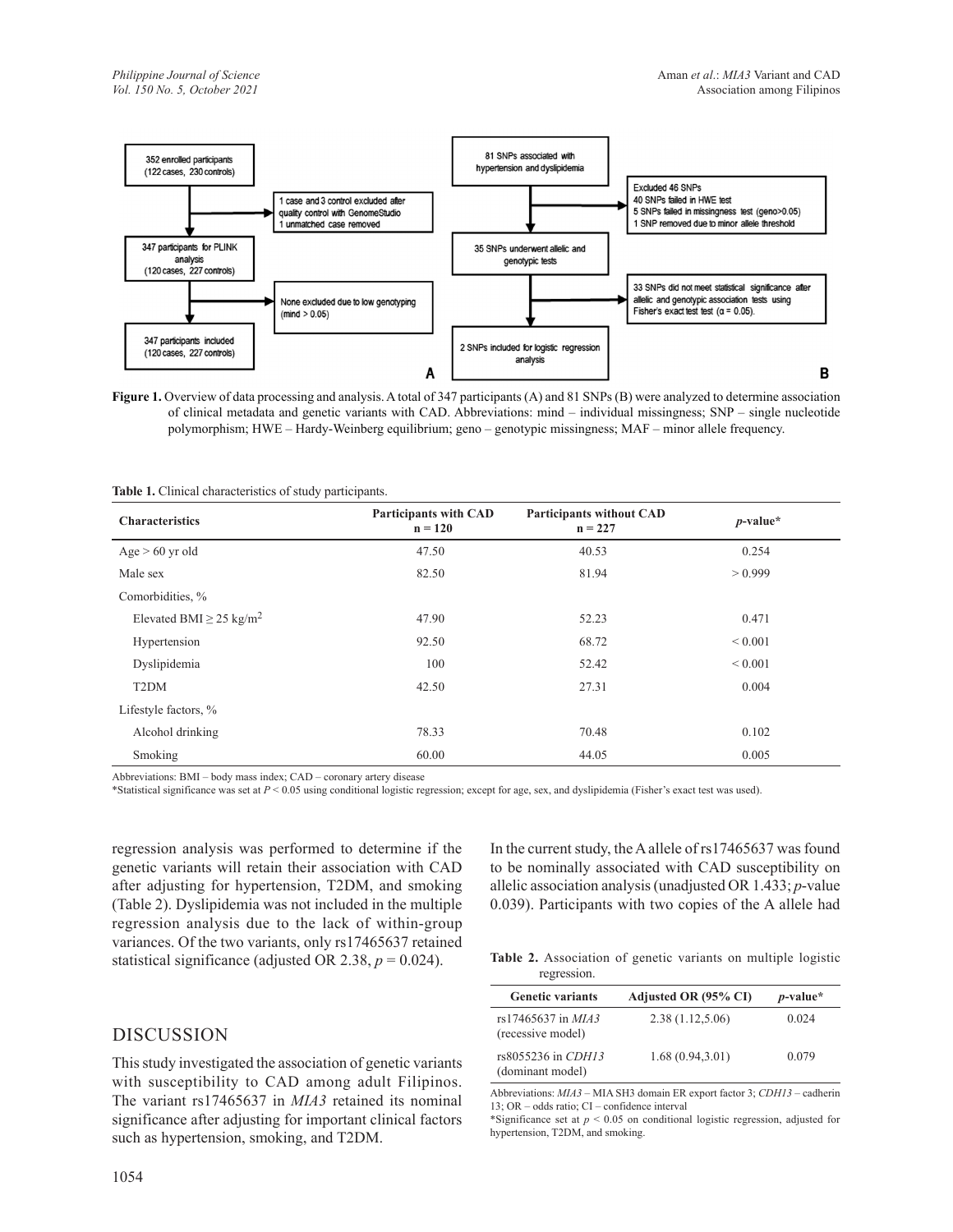increased odds of CAD on genotypic analysis, and this association was retained after adjusting for hypertension, T2DM, and smoking status (recessive model; adjusted OR 2.38,  $p = 0.024$ ). The frequency of the A risk allele of rs17465637 among study participants is 28%; this is less than the global frequency of 50% found among participants of the 1000 Genomes Project. It is also less than the frequency in East Asians (39%), South Asians (42%), admixed Americans (49%), and Africans (81%). On the other hand, it is almost identical to the allele frequency observed in Europeans (26%) (1000 Genomes Project Consortium 2015; NCBI 2018).

Located in the long arm of Chromosome 1, rs17465637 is an intronic variant found in the *MIA SH3 domain ER export factor 3* (*MIA3*) gene (He *et al*. 2017). *MIA3*  codes for a 14kDa protein of largely unknown function. It is widely expressed *in vivo* (Xie *et al*. 2011) and is also referred to as *ARNT* (Aryl Hydrocarbon Receptor Nuclear Translocator) or *TANGO1* (Transport and Golgi Organization Protein 1). *MIA3* is a tumor suppressor gene for malignant melanoma and is also important for cell growth and collagen VII (COL7A1) export to the Golgi complex from the endoplasmic reticulum (Li *et al*. 2013; Wang *et al*. 2011). The gene is involved in the adhesion of monocytes to fibrinogen and endothelial cells by modulating CD11c/CD18 activity in monocytes (Koch *et al*. 2011; Xie *et al*. 2011). *MIA3* has been implicated in the development, progression, and stability of atherosclerotic plaque, an important mechanism for the pathogenesis of CAD. A few mechanisms have been proposed to define the exact role of *MIA3* on CAD pathogenesis, but no consensus has been met.

Most GWAS point to the C allele of this variant as the risk allele, contrary to what was found from this study. There was a trend of association between rs17465637-A and accelerated development of carotid plaques and increased risk of cardiovascular events among rheumatoid arthritis patients with dyslipidemia, although logistic regression analysis turned to be non-significant (García-Bermúdez *et al*. 2012). On the other hand, a meta-analysis of the WTCC and the German MI Family Study showed that rs17465637-C conferred 20% higher odds (Cochran-Armitage trend analysis: OR 1.20; 95% CI 1.12, 1.30) of CAD in a cohort of Europeans (Samani *et al.* 2007); other meta-analysis showed similar results (Kathiresan *et al*. 2009; Schunkert *et al*. 2011; van der Harst and Verweij 2018). The association was also noted among Han Chinese, with an OR of 1.11 (95% CI 1.02, 1.21) (Li *et al*. 2013). In addition, rs17465637-C was also associated with myocardial infarction among Japanese (OR 1.45,  $p = 0.006$ ) and white Americans (P-adjusted = 0.0034) (Hiura *et al*. 2008; Wang *et al*. 2011). A metaanalysis of 11 studies from Europe, China, United States, and New Zealand determining the association of 1q41 polymorphisms and CAD showed that the C allele was the risk allele for CAD instead of the A allele (He *et al*. 2017), while the study of Wang and colleagues showed that allele A confers a protective effect against CAD (Wang *et al*. 2011).

The upregulation of *MIA3* may explain the occurence of CAD. Studies from mapping expression quantitative trait loci (eQTLs) in the GTEx Portal database show that individuals with the AA genotype have marginally higher expression of *MIA3* in subcutaneous and omental adipose tissue and the aorta, as well as a more marked increase in expression of its antisense RNA, RP11-378J18.8 (Carithers *et al*. 2015; GTEx 2015). In a study by Arndt *et al.* (2007), it was found that *MIA3* expression reduced the attachment of monocytes to endothelial cells. Reduced attachment consequently promotes migration through endothelial cells and the monocytes, in turn, differentiate into macrophages and foam cells, forming the fatty streak and plaque in the arterial intima (He *et al*. 2017). It is possible that the SNP exerts its action on *MIA3* by causing an upregulation of the gene.

On the other hand, *MIA3* downregulation has also been proposed to explain the gene's involvement with CAD. The variant rs17465637-C is associated with the downregulation of *MIA3* expression in adipose, aortic, and tibial artery tissues (Carithers *et al*. 2015); it is also possible that the upregulated expression of the *MIA3* antisense RNA RP11- 378J18.8 may also lead to reduced expression of *MIA3*. Luo *et al*. (2017) proposed that *MIA3* acts to prevent monocyte migration, such that *MIA3* knockout favors the migration of monocytes through endothelial cells. Migration through endothelial cells causes monocytes to differentiate into macrophages, hence the formation of foam cells and atherosclerotic plaque. Aside from this, the gene is also involved in collagen VII export, where defective collagen VII secretion was observed in *MIA3/ TANGO1* knockout mice (Wilson *et al*. 2011). Reduced levels of functional collagen contribute to the degradation of the extracellular matrix composition, which consequently affects atherogenesis and arterial remodeling (Li *et al*. 2013). As a result of the imbalance between collagen synthesis and macrophage degradation, there is fibrous cap thinning, collagen degradation, and ultimately plaque instability (García-Bermúdez *et al*. 2012).

This study was age- and sex-matched in order to control the effect of age and sex on the outcomes. However, this means that the interaction of these variables with the variant cannot be measured. Similarly, because of the lack of within-group variances for dyslipidemia, its effect on the CAD-variant association could not be assessed.

While the group is not discounting the fact that some of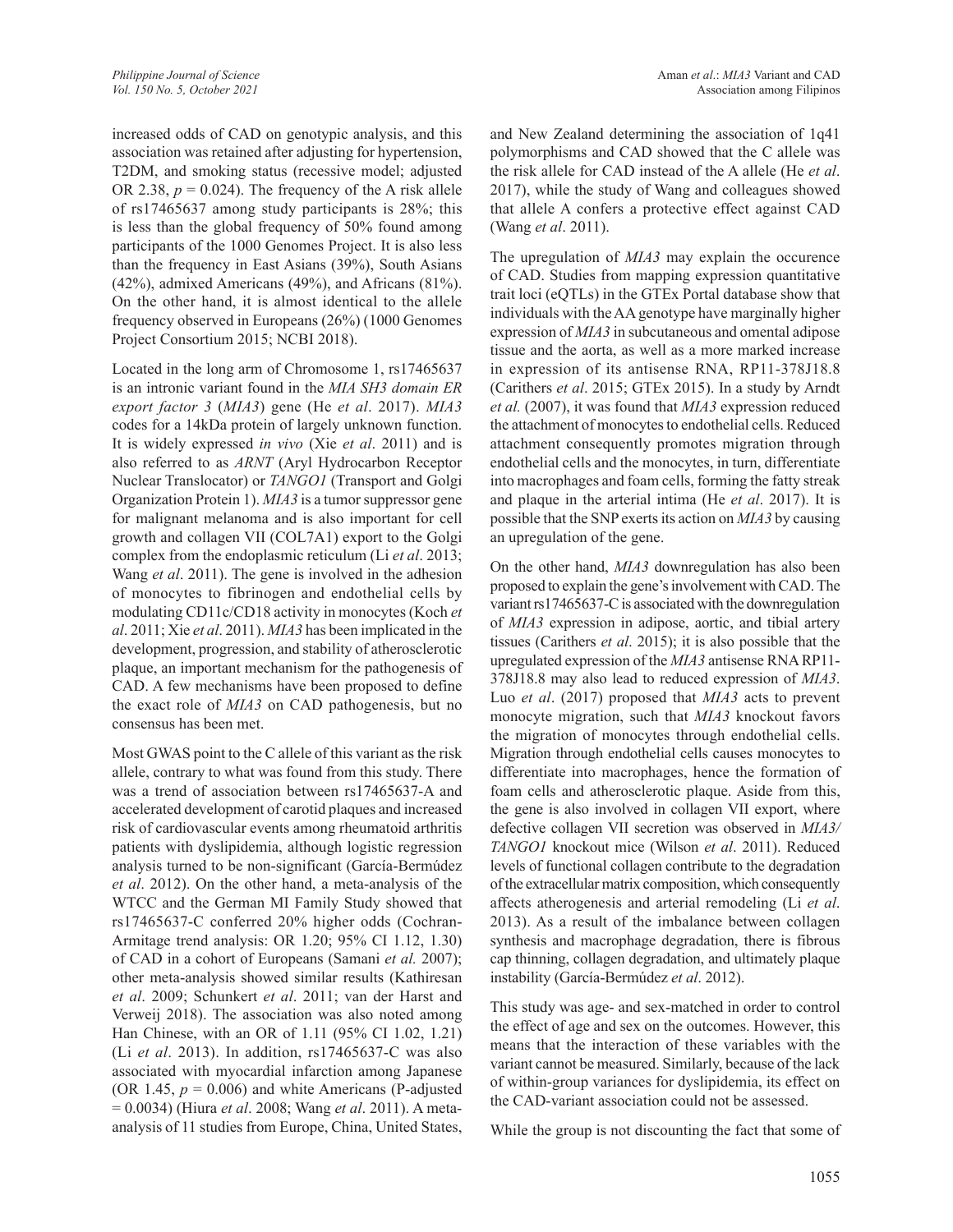the variants excluded due to failure in the HWE test may have true associations with CAD, the *pre-hoc* qualifiers were put into place to make sure that the SNPs included after quality control do not deviate from HWE. The large number of variants that failed the Hardy-Weinberg test may be due to the small sample size of this pilot study, so it is recommended that future studies should use a larger sample size to identify other variants that might have been missed.

Available polygenic risk scores for coronary heart disease  $(PRS<sub>CHD</sub>)$  have been developed to complement clinical risk scores and conventional risk stratification. A PRS<sub>CHD</sub> developed among a large cohort of individuals of mostly European ancestry was shown to be associated with a modest, statistically significant improvement in predictive accuracy for CAD (Elliott *et al*. 2020). However, due to differences in genetic parameters like allele frequency and effect sizes, this may not be applicable to other populations. While data from this current study may not be sufficient to derive a  $PRS_{CHD}$  specific to Filipinos, this knowledge may be essential to the development of a validated and customized  $PRS<sub>CHD</sub>$ , as was done among Koreans (Bhak *et al*. 2021). Whole-genome sequencing may also be done to identify variants that may be significant in the Filipino population.

The definitive action of *MIA3* on monocyte migration has yet to be established. Studies show that both the upregulation and downregulation of the gene may affect the pathogenesis of CAD. This may suggest that the variant may be exerting heterogeneous effects that may be influenced by differences in ethnic background and the environment. It is also highly likely that linkage disequilibrium among different ethnic groups may manifest as inconsistent association patterns (Lin *et al*. 2007). Moreover, the precise action of the SNP on *MIA3* is also unclear. However, the study highlights the importance of this locus in CAD pathogenesis, warranting further investigations.

Future studies may explore how rs17465637 specifically interacts with *MIA3* as data regarding this is currently limited. In relation, the specific action of *MIA3* on monocyte migration should also be looked upon. Additionally, further studies on the differences in risk alleles observed in the Filipino population could provide insight into the management of Filipino CAD patients.

### **CONCLUSION**

The candidate variant rs17465637 in *MIA3* (adjusted OR 2.38;  $p = 0.024$ ) was found to have a nominal association with the presence of CAD among adult Filipinos after adjusting for selected risk factors such as hypertension, T2DM, and smoking status.

## ACKNOWLEDGMENTS

We thank Dr. Ivy Melgarejo, Dr. Winston Li, Dr. Julius Gatmaitan, Virginia de la Cruz, Ralph Duhaylungsod, Romer Guerbo, Michael Hernandez, Hazel Joyohoy, Jessa Lu, Babylyn Pernites, Angela Ramones, Keith Serrano, Jonathan Terante, Ralph Torres, and Pauline Villanueva for recruiting patients. We also thank Chembie Almazar, Jessica Biwang, Roemel Bueno, Reynand Canoy, Mae Lacson, Marjo Mendoza, Jody Melegrito, and Kate Wad-Asen of the Microarray Core Laboratory of the Institute of Human Genetics, National Institutes of Health for administrative and laboratory assistance, and Prof. Cynthia Cordero and Prof. Kim Cochon for the help with statistical analysis. Lastly, we thank Dr. Samantha Llamzon, Dr. Jan Cyril Hiwatig, Dr. Gladys April Catibog, Dr. Maria Bettina Quiambao, and Dr. Alvin Lirio for assisting in the writing of this manuscript, and Ms. Cheenee Calantoc for copy-editing the manuscript. This project was funded by the Philippine Council for Health Research and Development, under the Department of Science and Technology.

## STATEMENT ON CONFLICT OF INTEREST

The authors declare no conflicts of interest.

#### NOTES ON APPENDICES

The complete appendices section of the study is accessible at http://philjournsci.dost.gov.ph

#### REFERENCES

- 1000 GENOMES PROJECT CONSORTIUM. 2015. A global reference for human genetic variation. Nature 526: 68–74.
- ARNDT S, MELLE C, MONDAL K, KLEIN G, VON EGGELING F, BOSSERHOFF A-K. 2007. Interactions of *TANGO* and leukocyte integrin *CD11c*/ *CD18* regulate the migration of human monocytes. J Leukoc Biol 82(6): 1466–1472.
- BELTRAME J, DREYER R, TAVELL R. 2012.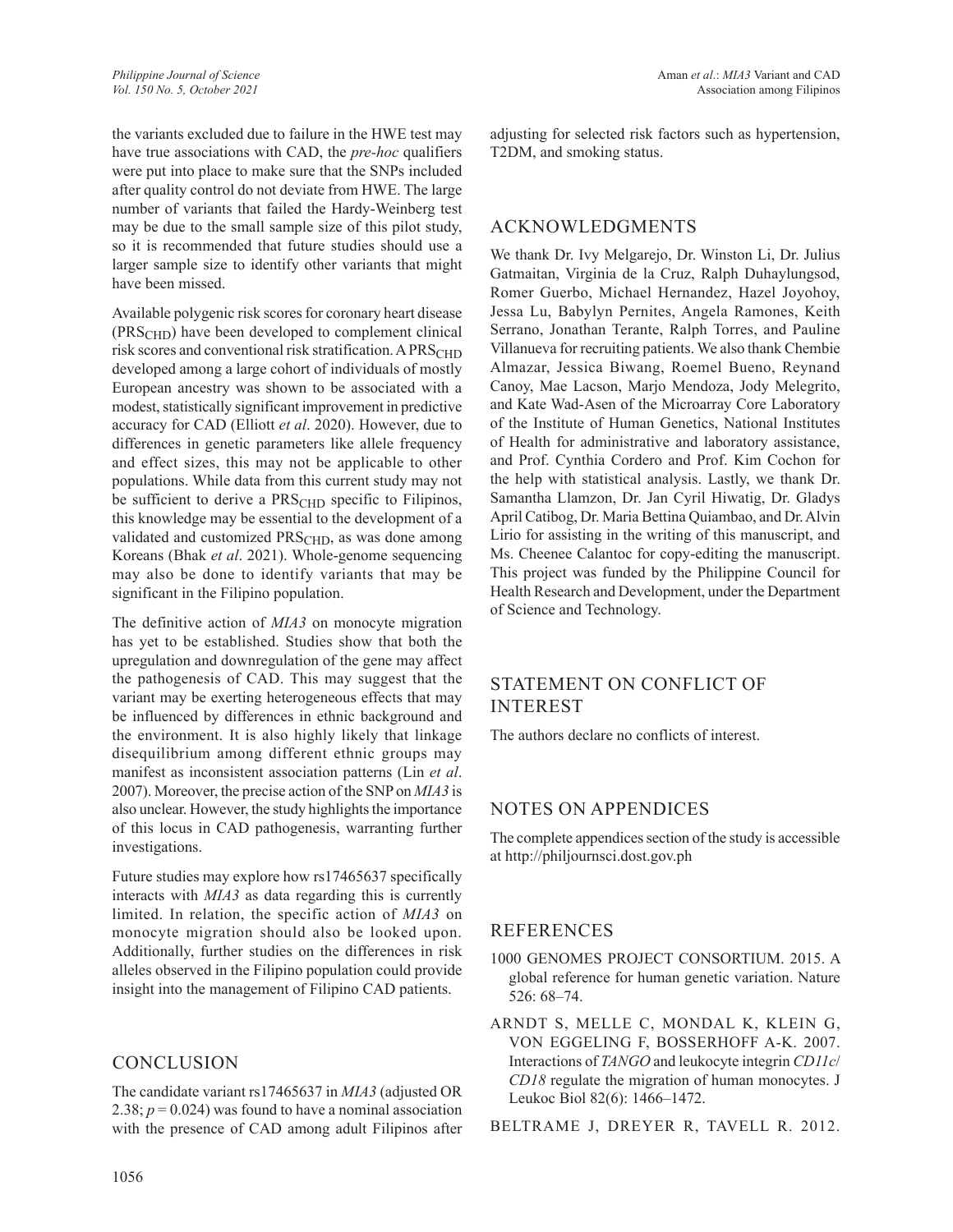Epidemiology of Coronary Artery Disease. In: Coronary Artery Disease – Current Concepts in Epidemiology, Pathophysiology, Diagnostics and Treatment, Vol. 9788847025. London: IntechOpen. p. 3–6.

- BERSALES LG. 2018. Deaths in the Philippines, 2016. Philippine Statistics Authority. Retrieved on 27 Mar 2019 from https://psa.gov.ph/content/deathsphilippines-2016
- BHAK Y, JEON Y, JEON S, YOON C, KIM M, BLAZYTE A, KIM Y, KANG Y, KIM C, LEE SY, BAE J-W, KIM W, KIM YJ, SHIM J, KIM N, CHUN S, KIM B-C, KIM B-C, LEE S, BHAK J, SHIN E-S. 2021. Polygenic risk score validation using Korean genomes of 265 early-onset acute myocardial infarction patients and 636 healthy controls. PLoS ONE 16(2): e0246538. https://doi.org/10.1371/journal.pone.0246538
- BOLTON JL, STEWART MCW, WILSON JF, ANDERSON N, PRICE JF. 2013. Improvement in prediction of coronary heart disease risk over conventional risk factors using SNPs identified in genome-wide association studies. PLoS ONE 8(2): e57310.
- CANNON CP, BRINDIS RG, CHAITMAN BR, COHEN DJ, CROSS JT, DROZDA JP, FESMIRE FM, FINTEL DJ, FONAROW GC, FOX KA, GRAY DT, HARRINGTON RA, HICKS KA, HOLLANDER JE, KRUMHOLZ H, LABARTHE DR, LONG JB, MASCETTE AM, MEYER C, PETERSON ED, RADFORD MJ, ROE MT, RICHMANN JB, SELKER HP, SHAHIAN DM, SHAW RE, SPRENGER S, SWOR R, UNDERBERG JA, VAN DE WERF F, WEINER BH, WEINTRAUB WS; AMERICAN COLLEGE OF CARDIOLOGY FOUNDATION/AMERICAN HEART ASSOCIATION TASK FORCE ON CLINICAL DATA STANDARDS; AMERICAN COLLEGE OF EMERGENCY PHYSICIANS; EMERGENCY NURSES ASSOCIATION; NATIONAL ASSOCIATION OF EMERGENCY MEDICAL TECHNICIANS; NATIONAL ASSOCIATION OF EMS PHYSICIANS; PREVENTIVE CARDIOVASCULAR NURSES ASSOCIATION; SOCIETY FOR CARDIOVASCULAR ANGIOGRAPHY AND INTERVENTIONS; SOCIETY OF CARDIOVASCULAR PATIENT CARE; SOCIETY OF THORACIC SURGEONS. 2013. 2013 ACCF/ AHA Key data elements and definitions for measuring the clinical management and outcomes of patients with acute coronary syndromes and coronary artery disease: a report of the American College of Cardiology Foundation/American Heart Association Task Force on Clinical Data Standards (Writing Committee to Develop Acute Coronary Syndromes and Coronary Artery Disease Clinical Data Standards). Circulation 127(9): 1052–1089.
- CARITHERS LJ, ARDLIE K, BARCUS M, BRANTON PA, BRITTON A, BUIA SA, COMPTON CC, DELUCA DS, PETER-DEMCHOK J, GELFAND ET, GUAN P, KORZENIEWSKI GE, LOCKHART NC, RABINER CA, RAO AK, ROBINSON KL, ROCHE NV, SAWYER SJ, SEGRÈ AV, SHIVE CE, SMITH AM, SOBIN LH, UNDALE AH, VALENTINO KM, VAUGHT J, YOUNG TR, MOORE HM, and on behalf of the GTEx CONSORTIUM. 2015. A Novel Approach to High-Quality Postmortem Tissue Procurement: The GTEx Project. Biopreserv Biobank 13(5): 311–317.
- CASSAR A, HOLMES DR, RIHAL CS, GERSH BJ. 2009. Chronic coronary artery disease: diagnosis and management. Mayo Clin Proc 84(12): 1130–1146.
- DEHGHAN A, BIS JC, WHITE CC, SMITH AV, MORRISON AC, CUPPLES LA, TROMPET S, CHASMAN DI, LUMLEY T, VÖLKER U, BUCKLEY BM, DING J, JENSEN MK, FOLSOM AR, KRITCHEVSKY SB, GIRMAN CJ, FORD I, DÖRR M, SALOMAA V, UITTERLINDEN AG, EIRIKSDOTTIR G, VASAN RS, FRANCESCHINI N, CARTY CL, VIRTAMO J, DEMISSIE S, AMOUYEL P, ARVEILER D, HECKBERT SR, FERRIÈRES J, DUCIMETIÈRE P, SMITH NL, WANG YA, SISCOVICK DS, RICE KM, WIKLUND PG, TAYLOR KD, EVANS A, KEE F, ROTTER JI, KARVANEN J, KUULASMAA K, HEISS G, KRAFT P, LAUNER LJ, HOFMAN A, MARKUS MR, ROSE LM, SILANDER K, WAGNER P, BENJAMIN EJ, LOHMAN K, STOTT DJ, RIVADENEIRA F, HARRIS TB, LEVY D, LIU Y, RIMM EB, JUKEMA JW, VÖLZKE H, RIDKER PM, BLANKENBERG S, FRANCO OH, GUDNASON V, PSATY BM, BOERWINKLE E, O'DONNELL CJ. 2016. Genome-Wide Association Study for Incident Myocardial Infarction and Coronary Heart Disease in Prospective Cohort Studies: The CHARGE Consortium. PLoS One 11(3): e0144997.
- ELLIOTT J, BODINIER B, BOND TA, CHADEAU-HYAM M, EVANGELOU E, MOONS KG, DEHGHAN A, MULLER DC, ELLIOTT P, TZOULAKI I. 2020. Predictive accuracy of a polygenic risk score-enhanced prediction model *vs.* a clinical risk score for coronary artery disease. Jama 323(7) 636–645.
- ERDMANN J, KESSLER T, MUNOZ VENEGAS L, SCHUNKERT H. 2018. A decade of genome-wide association studies for coronary artery disease: the challenges ahead. Cardiovasc Res 114(9): 1241–1257.
- GARCÍA-BERMÚDEZ M, LÓPEZ-MEJÍAS R, GONZÁLEZ-JUANATEY C, CORRALES A, CASTAÑEDA S, MIRANDA-FILLOY JA, GÓMEZ-VAQUERO C, FERNÁNDEZ-GUTIÉRREZ B,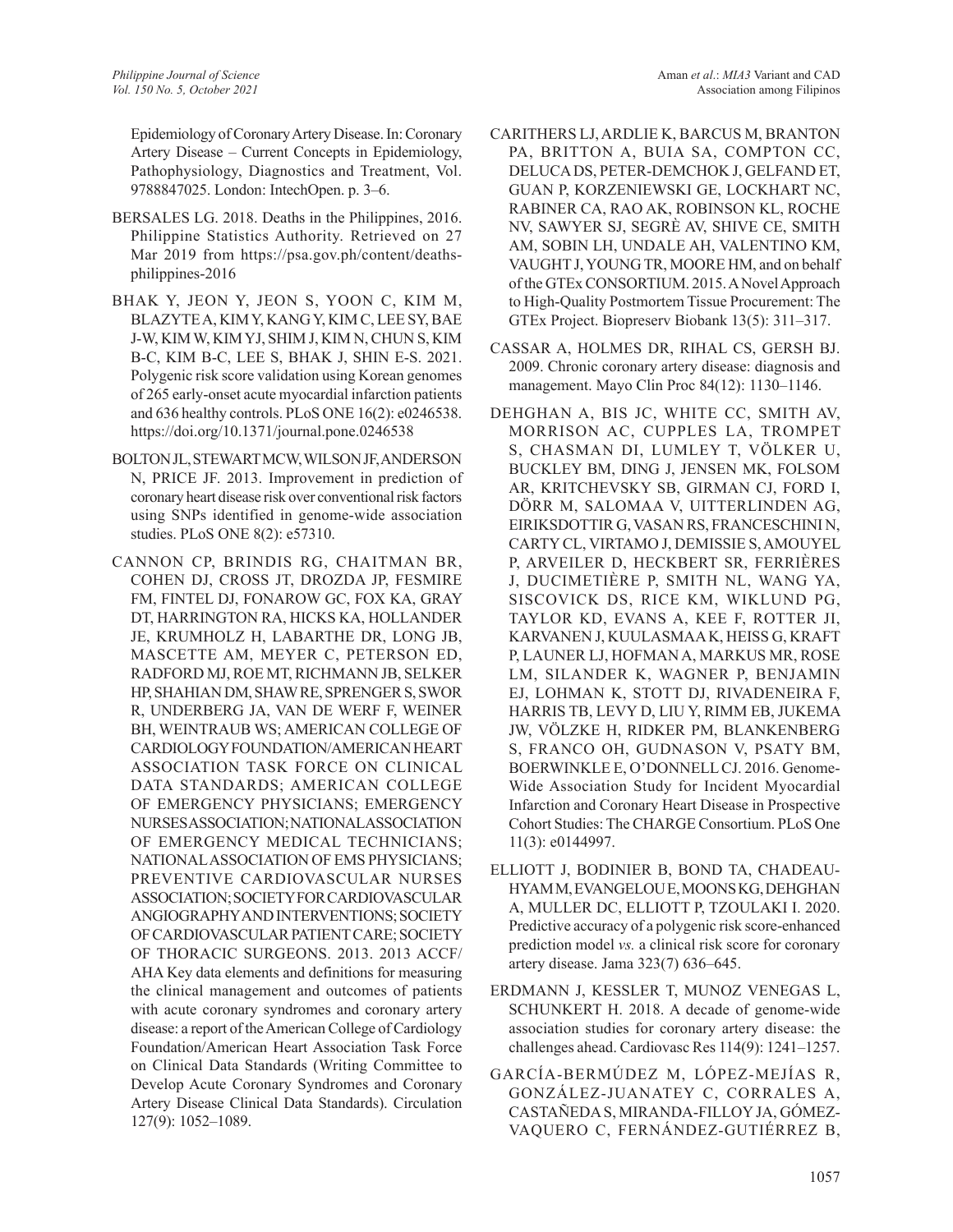BALSA A, PASCUAL-SALCEDO D, BLANCO R, GONZÁLEZ-ÁLVARO I, LLORCA J, MARTÍN J, GONZÁLEZ-GAY MA. 2012. Association study of *MIA3* rs17465637 polymorphism with cardiovascular disease in rheumatoid arthritis patients. DNA Cell Biol 31(8): 1412–1417.

- [GTEx] Genotype-Tissue Expression. 2015. Variant Page – rs17465637. Retrieved on 27 Mar 2019 from https:// www.ncbi.nlm.nih.gov/snp/rs17465637#frequency\_ tab
- HE QC, HU YY, ZHANG QP, TAN LL, LIU YH, LIU T, HU YQ, QING L, LIANG N. 2017. A meta-analysis of three identified single nucleotide polymorphisms at 1p13.3 and 1q41 and their associations with lipid levels and coronary artery disease. Kaohsiung J Med Sci 33(1): 1–10.
- HIURA Y, FUKUSHIMA Y, YUNO M, SAWAMURA H, KOKUBO Y, QKAMURA T, … IWAI N. 2008. Validation of the association of genetic variants on chromosome 9p21 and 1q41 with myocardial infarction in a Japanese population. Circ J 72(8): 1213–1217.
- KATHIRESAN S, WILLER CJ, PELOSO GM, DEMISSIE S, MUSUNURU K, SCHADT EE, KAPLAN L, BENNETT D, LI Y, TANAKA T, VOIGHT BF, BONNYCASTLE LL, JACKSON AU, CRAWFORD G, SURTI A, GUIDUCCI C, BURTT NP, PARISH S, CLARKE R, ZELENIKA D, KUBALANZA KA, MORKEN MA, SCOTT LJ, STRINGHAM HM, GALAN P, SWIFT AJ, KUUSISTO J, BERGMAN RN, SUNDVALL J, LAAKSO M, FERRUCCI L, SCHEET P, SANNA S, UDA M, YANG Q, LUNETTA KL, DUPUIS J, DE BAKKER PI, O'DONNELL CJ, CHAMBERS JC, KOONER JS, HERCBERG S, MENETON P, LAKATTA EG, SCUTERI A, SCHLESSINGER D, TUOMILEHTO J, COLLINS FS, GROOP L, ALTSHULER D, COLLINS R, LATHROP GM, MELANDER O, SALOMAA V, PELTONEN L, ORHO-MELANDER M, ORDOVAS JM, BOEHNKE M, ABECASIS GR, MOHLKE KL, CUPPLES LA. 2009. Common variants at 30 loci contribute to polygenic dyslipidemia. Nat Genet 41(1): 56–65.
- KOCH W, SCHATKE A, WOLFERSTETTER H, MUELLER JC, SCHÖMIG A, KASTRATI A. 2011. Extended evidence for association between the melanoma inhibitory activity 3 gene and myocardial infarction. Thromb Haemost 105(4): 670–675.
- LI H, GAN W, LU L, DONG X, HAN X, HU C, YANG Z, SUN L, BAO W, LI P, HE M, SUN L, WANG Y, ZHU J, NING Q, TANG Y, ZHANG R, WEN J, WANG D, ZHU X, GUO K, ZUO X, GUO X, YANG H, ZHOU X; DIAGRAM CONSORTIUM; AGEN-T2D

CONSORTIUM, ZHANG X, QI L, LOOS RJ, HU FB, WU T, LIU Y, LIU L, YANG Z, HU R, JIA W, JI L, LI Y, LIN X. 2013. A genome-wide association study identifies *GRK5* and *RASGRP1* as type 2 diabetes loci in Chinese Hans. Diabetes 62(1): 291–298.

- LIN PI, VANCE JM, PERICAK-VANCE MA, MARTIN ER. 2007. No gene is an island: the flip-flop phenomenon. Am J Hum Genet 80(3): 531–538.
- LUO C, WANG F, REN X, KE T, XU C, TANG B, QIN S, YAO Y, CHEN Q, WANG QK. 2017. Identification of a molecular signaling gene-gene regulatory network between GWAS susceptibility genes *ADTRP* and *MIA3/TANGO1* for coronary artery disease. Biochim Biophys Acta Mol Basis Dis 1863(6): 1640–1653.
- MCLAREN W, LAURENT G, HUNT SE, RIAT HS, RITCHIE GR, THORMANN A, FLICEK P, CUNNINGHAM F. 2016. The ensembl variant effect predictor. Genome Biol 17(1): 1–14.
- MCPHERSON R, TYBJAERG-HANSEN A. 2016. Genetics of Coronary Artery Disease. Circ Res 118(4): 564–578.
- [NCBI] National Center for Biotechnology Information. 2018. rs17465637 RefSNP Report – dbSNP. Retrieved on 13 Jan 2021 from http://www.ncbi.nlm.nih.gov/snp/ rs17465637#frequency\_tab
- OHIRA T, ISO H. 2013. Cardiovascular disease epidemiology in Asia – an overview. Circ J 77(7): 1646–1652.
- REGANIT PFM, NEVADO JB, CUTIONGCO–DE LA PAZ EMC, TAQUISO JL, AMAN AYCL, LLANES EJB, MAGNO JDA, ONA DID, PUNZALAN FER, SANTOS LEG, TIONGCO RHP, AHERRERA JM, ABRAHAN LL, AGUSTIN CF, BEJARIN AJP, SY RG. 2020. BAG6 variant rs805303 is nominally associated with ACEi-induced cough among Filipinos. Philipp J Sci 149(1): 35–41.
- SAMANI NJ, ERDMANN J, HALL AS, HENGSTENBERG C, MANGINO M, MAYER B, DIXON RJ, MEITINGER T, BRAUND P, WICHMANN HE, BARRETT JH, KÖNIG IR, STEVENS SE, SZYMCZAK S, TREGOUET DA, ILES MM, PAHLKE F, POLLARD H, LIEB W, CAMBIEN F, FISCHER M, OUWEHAND W, BLANKENBERG S, BALMFORTH AJ, BAESSLER A, BALL SG, STROM TM, BRAENNE I, GIEGER C, DELOUKAS P, TOBIN MD, ZIEGLER A, THOMPSON, SCHUNKERT H; WTCCC AND THE CARDIOGENICS CONSORTIUM. 2007. Genomewide association analysis of coronary artery disease. N Engl J Med 357(5): 443–453.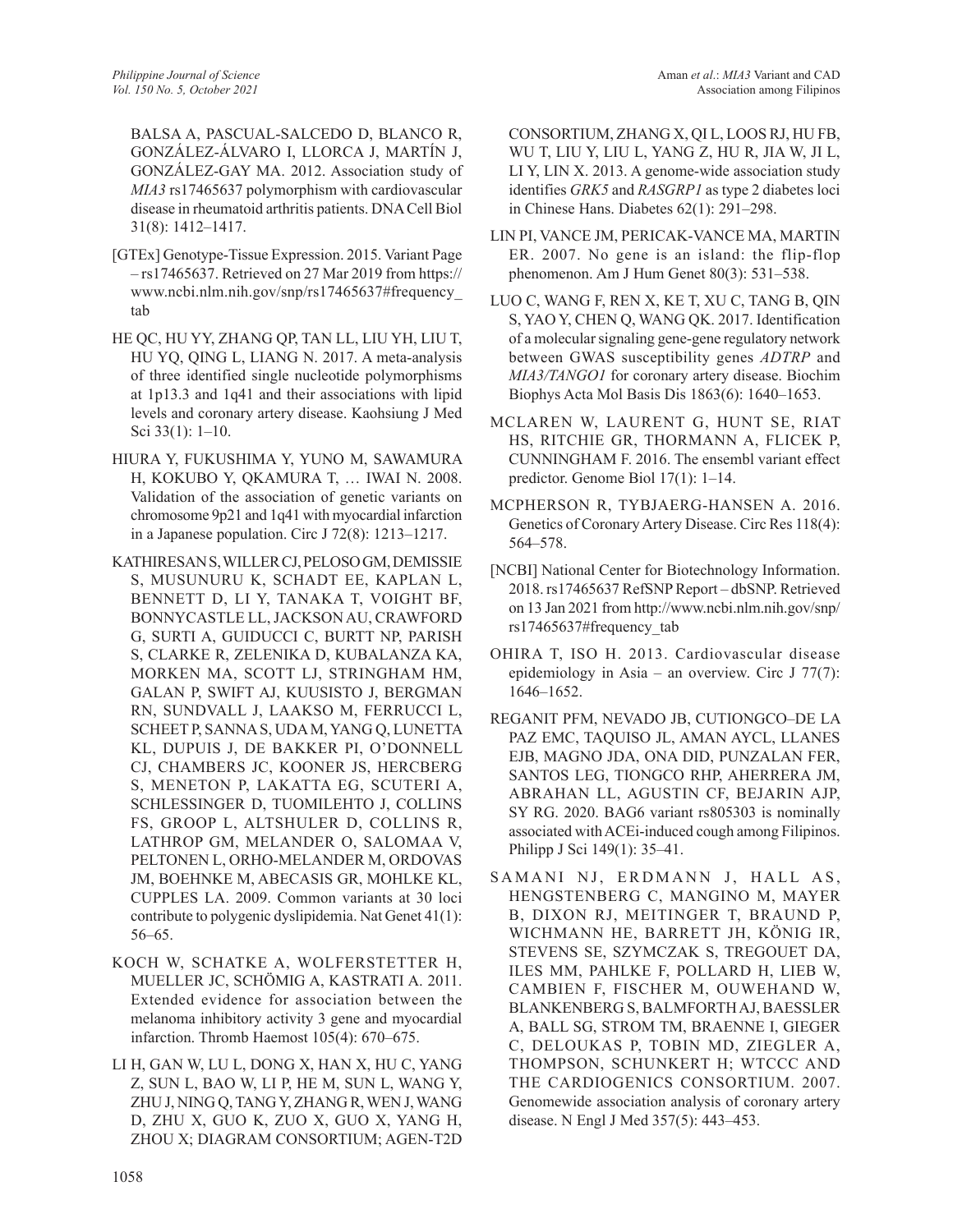- SAYOLS-BAIXERAS S, LLUÍS-GANELLA C, LUCAS G, ELOSUA R. 2014. Pathogenesis of coronary artery disease: focus on genetic risk factors and identification of genetic variants. Appl Clin Genet 7: 15–32.
- SCHEUNER MT. 2004. Clinical application of genetic risk assessment strategies for coronary artery disease: Genotypes, phenotypes, and family history. Prim Care 31(3): 711–737, xi–xii.
- SCHUNKERT H, KÖNIG IR, KATHIRESAN S, REILLY MP, ASSIMES TL, HOLM H, PREUSS M, STEWART AF, BARBALIC M, GIEGER C, ABSHER D, AHERRAHROU Z, ALLAYEE H, ALTSHULER D, ANAND SS, ANDERSEN K, ANDERSON JL, ARDISSINO D, BALL SG, BALMFORTH AJ, BARNES TA, BECKER DM, BECKER LC, BERGER K, BIS JC, BOEKHOLDT SM, BOERWINKLE E, BRAUND PS, BROWN MJ, BURNETT MS, BUYSSCHAERT I; CARDIOGENICS, CARLQUIST JF, CHEN L, CICHON S, CODD V, DAVIES RW, DEDOUSSIS G, DEHGHAN A, DEMISSIE S, DEVANEY JM, DIEMERT P, DO R, DOERING A, EIFERT S, MOKHTARI NE, ELLIS SG, ELOSUA R, ENGERT JC, EPSTEIN SE, DE FAIRE U, FISCHER M, FOLSOM AR, FREYER J, GIGANTE B, GIRELLI D, GRETARSDOTTIR S, GUDNASON V, GULCHER, HALPERIN E, HAMMOND N, HAZEN SL, HOFMAN A, HORNE BD, ILLIG T, IRIBARREN C, JONES GT, JUKEMA JW, KAISER MA, KAPLAN LM, KASTELEIN JJ, KHAW KT, KNOWLES JW, KOLOVOU G, KONG A, LAAKSONEN R, LAMBRECHTS D, LEANDER K, LETTRE G, LI M, LIEB W, LOLEY C, LOTERY AJ, MANNUCCI PM, MAOUCHE S, MARTINELLI N, MCKEOWN PP, MEISINGER C, MEITINGER T, MELANDER O, MERLINI PA, MOOSER V, MORGAN T, MÜHLEISEN TW, MUHLESTEIN JB, MÜNZEL T, MUSUNURU K, NAHRSTAEDT J, NELSON CP, NÖTHEN MM, OLIVIERI O, PATEL RS, PATTERSON CC, PETERS A, PEYVANDI F, QU L, QUYYUMI AA, RADER DJ, RALLIDIS LS, RICE C, ROSENDAAL FR, RUBIN D, SALOMAA V, SAMPIETRO ML, SANDHU MS, SCHADT E, SCHÄFER A, SCHILLERT A, SCHREIBER S, SCHREZENMEIR J, SCHWARTZ SM, SISCOVICK DS, SIVANANTHAN M, SIVAPALARATNAM S, SMITH A, SMITH TB, SNOEP JD, SORANZO N, SPERTUS JA, STARK K, STIRRUPS K, STOLL M, TANG WH, TENNSTEDT S, THORGEIRSSON G, THORLEIFSSON G, TOMASZEWSKI M, UITTERLINDEN AG, VAN RIJ AM, VOIGHT BF, WAREHAM NJ, WELLS GA, WICHMANN HE, WILD PS, WILLENBORG C, WITTEMAN JC, WRIGHT BJ, YE S, ZELLER T, ZIEGLER A, CAMBIEN F, GOODALL AH, CUPPLES LA,

QUERTERMOUS T, MÄRZ W, HENGSTENBERG C, BLANKENBERG S, OUWEHAND WH, HALL AS, DELOUKAS P, THOMPSON, STEFANSSON K, ROBERTS R, THORSTEINSDOTTIR U, O'DONNELL CJ, MCPHERSON R, ERDMANN J, CARDIOGRAM CONSORTIUM, SAMANI NJ. 2011. Large-scale association analysis identifies 13 new susceptibility loci for coronary artery disease. Nat Genet 6; 43(4): 333–338.

- SY RG, NEVADO JB, LLANES EJB, MAGNO JDA, ONA DID, PUNZALAN FER, REGANIT PFM, SANTOS LEG, TIONGCO RHP 2ND, AHERRERA JAM, ABRAHAN LL 4TH, AGUSTIN CF, AMAN AYCL, BEJARIN AJP, CUTIONGCO–DE LA PAZ EMC. 2020. The Klotho Variant rs36217263 Is Associated with Poor Response to Cardioselective Beta-Blocker Therapy among Filipinos. Clin Pharmacol Ther 107(1): 221–226.
- VAN DER HARST P, VERWEIJ N. 2018. Identification of 64 novel genetic loci provides an expanded view on the genetic architecture of coronary artery disease. Circ Res 122(3): 433–443.
- WANG AZ, LI L, ZHANG B, SHEN GQ, WANG QK. 2011. Association of SNP rs17465637 on Chromosome 1q41 and rs599839 on 1p13.3 with Myocardial Infarction in an American Caucasian Population. Ann Hum Genet 75(4): 475–482.
- WILSON DG, PHAMLUONG K, LI L, SUN M, CAO TC, LIU PS, MODRUSAN Z, SANDOVAL WN, RANGELL L, CARANO RA, PETERSON AS, SOLLOWAY MJ. 2011. Global defects in collagen secretion in a *Mia3/TANGO1* knockout mouse. J Cell Biol 193(5): 935–951.
- [WHO] World Health Organization. 2020. Global Health Estimates 2020. Retrieved on 05 Jan 2021 from https:// www.who.int/data/global-health-estimates
- XIE F, CHU X, WU H, SUN W, SHEN M, YANG L, WANG Y, WANG Y, SHI J, HUANG W. 2011. Replication of putative susceptibility loci from genome-wide association studies associated with coronary atherosclerosis in Chinese Han population. PLoS One 6(6): e20833.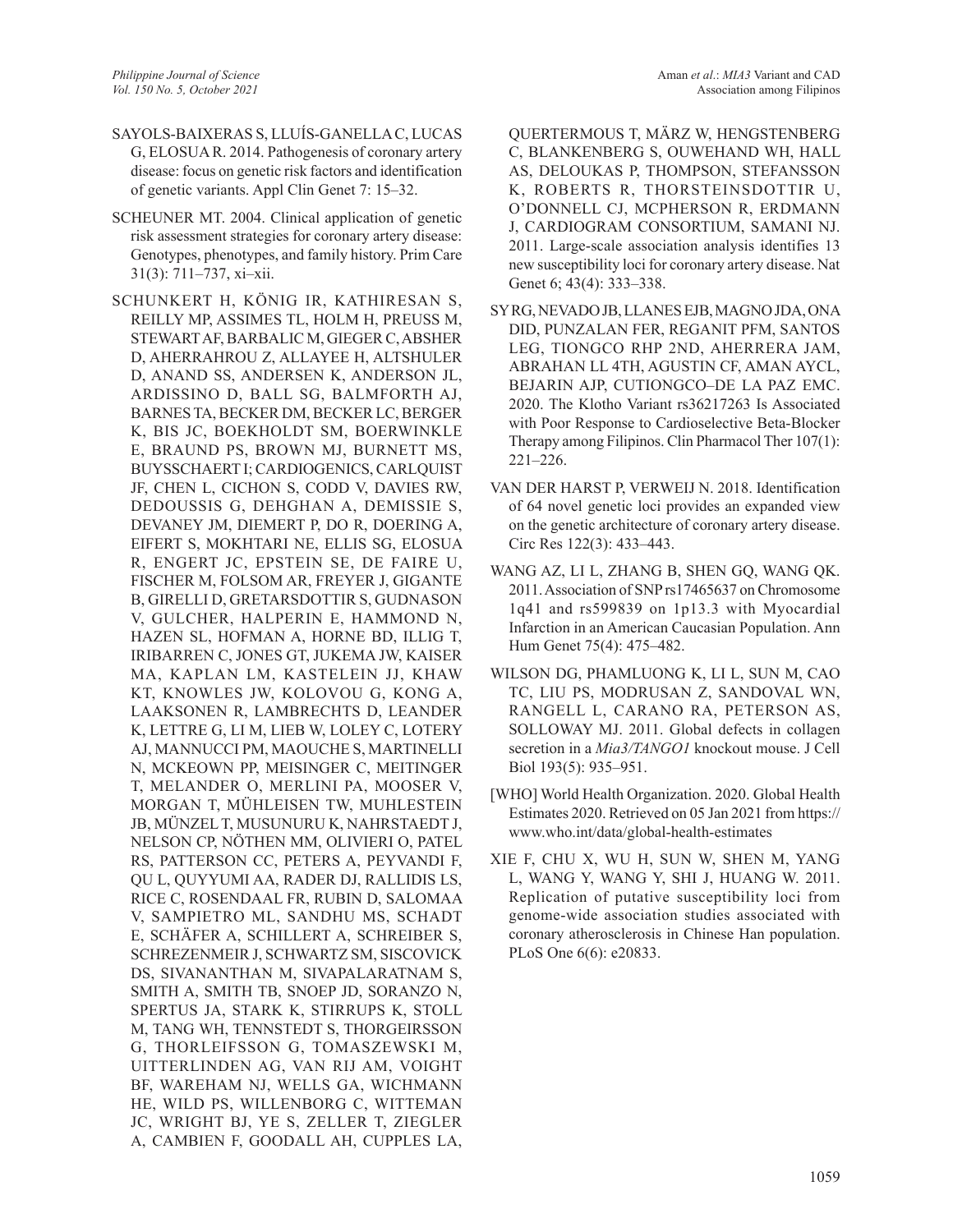## APPENDICES

| <b>SNP</b> | Chr | Nearest gene | Genotype    | Model     | <b>Allele frequency</b> | Crude OR $(95\% \text{ CI})$ | <i>p</i> -value* |
|------------|-----|--------------|-------------|-----------|-------------------------|------------------------------|------------------|
| rs17465637 |     | MIA3         | AA vs AC/CC | Recessive | 0.28                    | 2.09(1.07, 4.09)             | 0.032            |
| rs8055236  | 16  | <i>CDH13</i> | TG/TT vs GG | Dominant  | 0.11                    | 2.0(1.17,3.41)               | 0.011            |

**Table I.** Association of genetic variants on simple logistic regression.

Abbreviations: SNP – single nucleotide polymorphism; Chr – chromosome; OR – odds ratio; *MIA3* – MIA SH3 domain ER export factor 3; *CDH13* – cadherin 13; CI – confidence interval

\*Significance set at *p* < 0.05 using conditional logistic regression

|  |  |  |  |  | Table II. Association of clinical characteristics on simple logistic regression. |
|--|--|--|--|--|----------------------------------------------------------------------------------|
|  |  |  |  |  |                                                                                  |

| <b>Variables</b>                         | Crude OR $(95\%$ CI) | $p$ -value*  |
|------------------------------------------|----------------------|--------------|
| Hypertension                             | 7.45 (3.13, 17.76)   | ${}_{0.001}$ |
| T <sub>2</sub> DM                        | 2.00(1.24, 3.22)     | 0.004        |
| Smoking                                  | 1.99(1.23, 3.23)     | 0.005        |
| Alcohol drinking                         | 1.65(0.90, 3.03)     | 0.102        |
| Abnormal eGFR $(< 60$ mL/min)            | 2.11(0.99, 4.53)     | 0.054        |
| Abnormal BMI $\geq$ 25 kg/m <sup>2</sup> | 0.84(0.54, 1.33)     | 0.471        |

Abbreviations: EGFR – estimated glomerular filtration rate; BMI – body mass index; OR – odds ratio; CI – confidence interval

\*Significance set at  $p < 0.05$  using conditional logistic regression

#### **Table III.** List of 81 SNPs included in the study.

| Chr          |            |                                |                | Minor         |            |        | AF based on 1000 Genomes Project* |                     |              |              |              | Fate                                      |
|--------------|------------|--------------------------------|----------------|---------------|------------|--------|-----------------------------------|---------------------|--------------|--------------|--------------|-------------------------------------------|
|              | rs ID      | <b>Implicated</b> gene         | <b>Alleles</b> | allele        | <b>MAF</b> | Global | <b>AFR</b>                        | <b>AMR</b>          | EAS          | <b>EUR</b>   | <b>SAS</b>   |                                           |
| 9            | rs10306114 | PTGS1                          | A/G            | G             | 0.217579   | 0.0541 | 0.1293                            | 0.0288              | $\mathbf{0}$ | 0.0696       | 0.0102       | Excluded after QC (HWE test $p > 0.001$ ) |
| 14           | rs10498345 | (Intergenic)                   | A/T            | A             | 0.121037   | 0.1098 | 0.1513                            | 0.1383              | 0.1845       | 0.0089       | 0.0603       | No statistical significance               |
| 5            | rs1062535  | ITGA2                          | A/G            | A             | 0.387608   |        |                                   | (No data available) |              |              |              | No statistical significance               |
| 3            | rs1065776  | P <sub>2</sub> RY <sub>1</sub> | T/C            | T             | 0.009009   | 0.1104 | 0.2239                            | 0.0706              | 0.0347       | 0.0497       | 0.1258       | Excluded after QC (GENO $> 0.05$ )        |
| 9            | rs10757274 | CDKN2B-AS1                     | A/G            | G             | 0.466912   | 0.404  | 0.1755                            | 0.4179              | 0.5288       | 0.492        | 0.4836       | Excluded after QC (GENO > 0.05)           |
| 9            | rs10757278 | CDKN2B-AS1                     | A/G            | G             | 0.476945   | 0.4081 | 0.1589                            | 0.4553              | 0.5437       | 0.4742       |              | 0.5041 No statistical significance        |
| 12           | rs10861032 | (Intergenic)                   | T/C            | T             | 0.371758   | 0.638  | 0.5628                            | 0.7997              | 0.5079       | 0.8698       | 0.5204       | No statistical significance               |
| 12           | rs11066015 | ACAD10                         | A/G            | A             | 0.341499   | 0.0357 | $\mathbf{0}$                      | 0.0029              | 0.1756       | $\mathbf{0}$ | $\mathbf{0}$ | Excluded after QC (HWE test $p > 0.001$ ) |
| 5            | rs1126643  | ITGA2                          | T/C            | T             | 0.204611   | 0.3377 | 0.2806                            | 0.4424              | 0.2827       | 0.4026       | 0.3303       | No statistical significance               |
| 12           | rs1165668  | TTC41P                         | A/G            | $\mathbf G$   | 0.210375   | 0.3351 | 0.3011                            | 0.3847              | 0.3611       | 0.2843       |              | 0.3712 No statistical significance        |
| 5            | rs11748327 | (Intergenic)                   | T/C            | T             | 0.383285   | 0.1817 | 0.0711                            | 0.1585              | 0.1548       | 0.3072       | 0.2464       | Excluded after QC (HWE test $p > 0.001$ ) |
| 6            | rs11752643 | MTCO3P1                        | T/C            | T             | 0.132047   | 0.0132 | 0.003                             | 0.0101              | 0.0198       | 0.0258       | 0.0092       | No statistical significance               |
| 3            | rs11924705 | (Intergenic)                   | T/C            | $\mathbf C$   | 0.131657   | 0.2556 | 0.2133                            | 0.3055              | 0.0774       | 0.4324       |              | 0.2791 No statistical significance        |
| $\mathbf{1}$ | rs12041331 | PEAR1                          | A/G            | G             | 0.282421   | 0.6655 | 0.5348                            | 0.7968              | 0.5417       | 0.9076       | 0.6278       | Excluded after QC (HWE test $p > 0.001$ ) |
| $\mathbf{1}$ | rs12091564 | <b>HJV</b>                     | T/C            | C             | 0.462536   | 0.1973 | 0.3782                            | 0.1844              | 0.1756       | 0.0447       | 0.1411       | Excluded after QC (HWE test $p > 0.001$ ) |
| 10           | rs12248560 | CYP2C19                        | T/C            | T             | 0.168588   | 0.1532 | 0.2352                            | 0.1196              | 0.0149       | 0.2237       | 0.136        | Excluded after QC (HWE test $p > 0.001$ ) |
| $\mathbf{1}$ | rs12566888 | PEAR1                          | T/G            | T             | 0.416427   | 0.3932 | 0.646                             | 0.219               | 0.4921       | 0.0924       | 0.3824       | No statistical significance               |
| 3            | rs13078881 | <b>BTD</b>                     | C/G            | $\mathcal{C}$ | 0.188761   | 0.0186 | 0.0023                            | 0.0187              | $\mathbf{0}$ | 0.0427       | 0.0348       | Excluded after QC (HWE test $p > 0.001$ ) |
| 4            | rs1320267  | (Intergenic)                   | G/C            | G             | 0.275758   | 0.5765 | 0.643                             | 0.4625              | 0.6012       | 0.5686       | 0.5501       | Excluded after QC (HWE test $p > 0.001$ ) |
| $\tau$       | rs13232179 | <b>CRYGN</b>                   | A/T            | T             | 0.416427   | 0.7618 | 0.9002                            | 0.8833              | 0.506        | 0.8907       |              | 0.6196 No statistical significance        |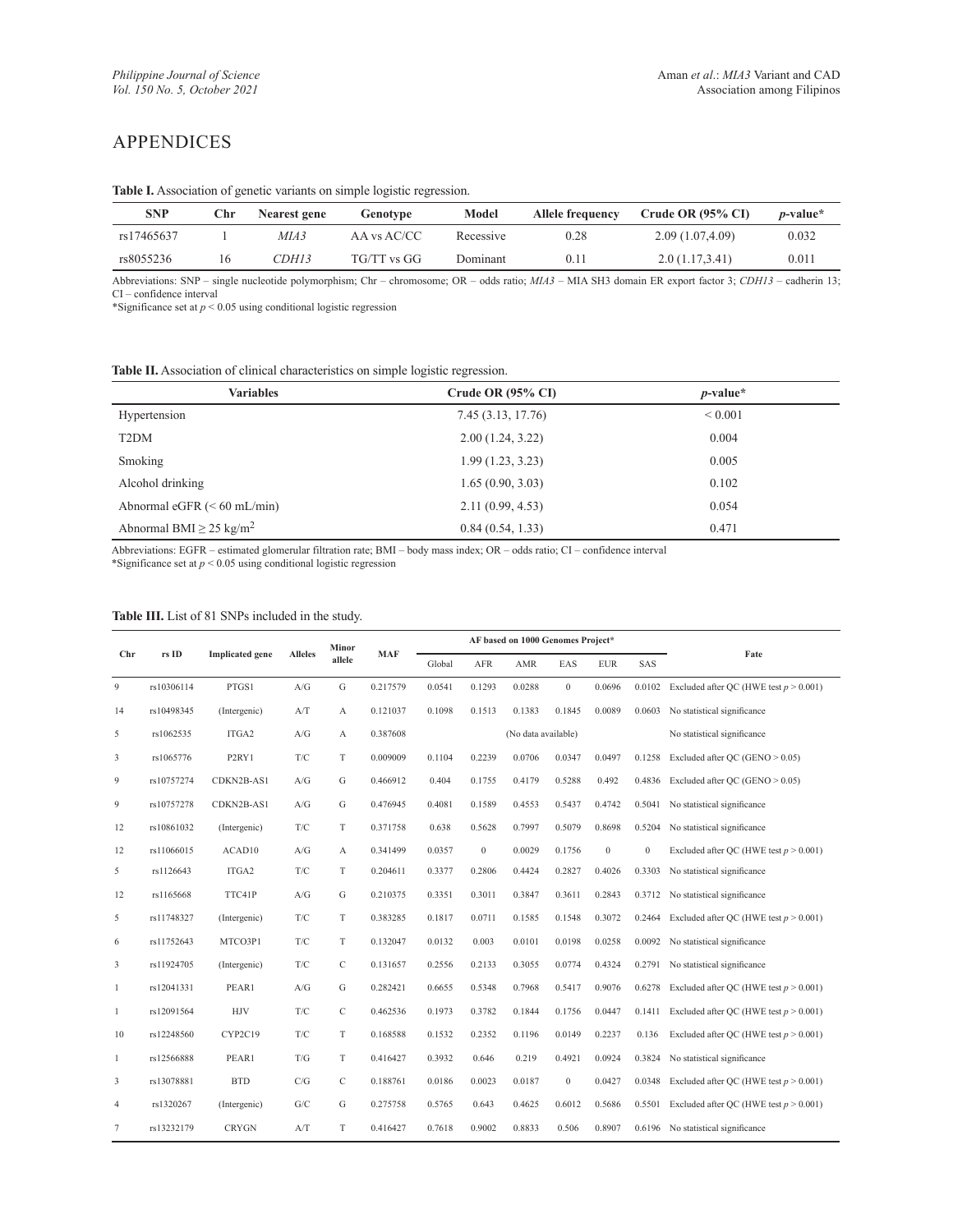| Chr<br>rs ID<br><b>Alleles</b><br><b>MAF</b><br>Fate<br><b>Implicated gene</b><br>allele<br>Global<br>AFR<br>AMR<br>EAS<br><b>EUR</b><br>SAS<br>9<br>rs1333042<br>CDKN2B-AS1<br>0.034<br>A/G<br>A<br>0.324207<br>0.3213<br>0.5029<br>0.3046<br>0.502<br>0.4121<br>No statistical significance<br>9<br>rs1333048<br>CDKN2B-AS1<br>A/C<br>0.254335<br>0.7368<br>0.5331<br>0.5089<br>0.4836 No statistical significance<br>А<br>0.5579<br>0.4613<br>9<br>CDKN2B-AS1<br>G/C<br>G<br>0.319885<br>0.7867<br>0.4633<br>0.5278<br>No statistical significance<br>rs1333049<br>0.5819<br>0.5447<br>0.5092<br>T/C<br>T<br>0.463977<br>0.8071<br>0.8372<br>0.625<br>0.7704<br>0.8487<br>Excluded after QC (HWE test $p > 0.001$ )<br>11<br>rs1350445<br>(Intergenic)<br>0.7754<br>0.5234<br>0.7594<br>1<br>rs1400544<br>(Intergenic)<br>A/T<br>А<br>0.181556<br>0.7049<br>0.7997<br>0.8452<br>0.682<br>No statistical significance<br>5<br>DNAH5<br>0.461095<br>0.612<br>0.7219<br>0.8948<br>0.6988<br>rs1502050<br>A/G<br>А<br>0.6831<br>0.5174<br>Excluded after QC (HWE test $p > 0.001$ )<br>3<br>0.8759<br>rs1523127<br>NR1I2<br>T/G<br>G<br>0.485591<br>0.488<br>0.4467<br>0.2163<br>0.3668<br>0.3978<br>Excluded after QC (HWE test $p > 0.001$ )<br>19<br>GP <sub>6</sub><br>G<br>0.412104<br>0.2526<br>0.0908<br>0.0337<br>0.1451<br>0.2157 Excluded after QC (HWE test $p > 0.001$ )<br>rs1613662<br>A/G<br>$\overline{\phantom{m}}$<br>19<br>GP <sub>6</sub><br>T/G<br>T<br>0.373199<br>0.3328<br>0.0327<br>0.1412<br>rs1671152<br>0.0836<br>0.2178<br>Excluded after QC (HWE test $p > 0.001$ )<br>$\overline{\phantom{m}}$<br>$\mathbf C$<br>12<br>T/C<br>0.378963<br>0.1407<br>0.0677<br>0.2629<br>0.0596<br>0.2924<br>rs17034045<br>(Intergenic)<br>0.1685<br>No statistical significance<br>$\mathbf{1}$<br>PLPP3<br>A/G<br>G<br>0.443804<br>0.1038<br>0.1997<br>0.0821<br>0.0208<br>0.1183<br>0.0603<br>rs17114046<br>Excluded after QC (HWE test $p > 0.001$ )<br>$\mathbf C$<br>0.2903<br>15<br>rs17228212<br>SMAD3<br>T/C<br>0.195965<br>0.1266<br>0.0976<br>0.1326<br>0.001<br>Excluded after QC (HWE test $p > 0.001$ )<br>0.1227<br>$\overline{c}$<br>$\mathbf C$<br>rs17458018<br>FN1<br>T/C<br>0.170029<br>0.0453<br>0.0106<br>0.0403<br>$\boldsymbol{0}$<br>0.0586<br>No statistical significance<br>0.1288<br>$\mathbf{1}$<br>MIA3<br>$\rm A/C$<br>0.311239<br>0.8132<br>0.4856<br>0.3948<br>0.2624<br>0.4202<br>With nominal association<br>rs17465637<br>A<br>$\overline{\phantom{a}}$<br>5<br>0.0045<br>SPRY4-AS1<br>T/G<br>G<br>0.380403<br>0.0541<br>0.0259<br>0.0565<br>0.0885<br>0.1033<br>Excluded after QC (HWE test $p > 0.001$ )<br>rs17577085<br>$\mathbf C$<br>0.1044<br>rs17672135<br>FMN <sub>2</sub><br>T/C<br>0.479827<br>0.1222<br>0.0893<br>0.1488<br>0.1093<br>0.1554<br>Excluded after QC (HWE test $p > 0.001$ )<br>$\mathbf{1}$<br>CYP2C19<br>0.384726<br>0.991<br>0.9962<br>0.9942<br>0.9642<br>Excluded after QC (HWE test $p > 0.001$ )<br>10<br>rs17878459<br>A/G<br>А<br>$\mathbf{1}$<br>1<br>15<br>rs1994016<br>T/C<br>T<br>0.461095<br>0.0961<br>0.2839<br>0.0913<br>0.3996<br>ADAMTS7<br>0.2179<br>0.2791<br>Excluded after QC (HWE test $p > 0.001$ )<br>0.488473<br>0.5357<br>0.6481<br>0.7106<br>6<br>rs2048327<br>SLC22A3<br>A/G<br>А<br>0.7087<br>0.9697<br>0.5476<br>No statistical significance<br>IL6R<br>T/C<br>С<br>0.455331<br>0.7731<br>0.8631<br>0.8065<br>0.7803<br>0.7894<br>Excluded after QC (HWE test $p > 0.001$ )<br>1<br>rs2229238<br>$\overline{\phantom{a}}$<br>$\boldsymbol{0}$<br>0.0029<br>0.001<br>0.001<br>$\boldsymbol{0}$<br>Excluded after QC (HWE test $p > 0.001$ )<br>10<br>rs28399504<br>CYP2C19<br>A/G<br>G<br>0.178674<br>0.0008<br>$\mathbf C$<br>$\boldsymbol{0}$<br>14<br>ACYP1<br>A/C<br>0.317919<br>0.0044<br>0.0058<br>$\boldsymbol{0}$<br>0.0169<br>rs28756981<br>0.001<br>Excluded after QC (HWE test $p > 0.001$ )<br>5<br>DNAH5<br>T<br>0.3012<br>rs2896103<br>T/C<br>0.260807<br>0.3081<br>0.3654<br>0.2709<br>0.1052<br>0.4734<br>No statistical significance<br>rs3127599<br>LPAL <sub>2</sub><br>0.239067<br>0.3139<br>0.1484<br>0.1081<br>0.3201<br>0.2188<br>6<br>A/G<br>А<br>0.2322<br>No statistical significance<br>19<br>CYP2B6<br>С<br>0.237681<br>0.9465<br>0.9887<br>0.928<br>0.997<br>0.8877<br>Excluded after QC (HWE test $p > 0.001$ )<br>rs3211371<br>T/C<br>0.911<br>$\mathbf C$<br>$\boldsymbol{0}$<br>$\boldsymbol{0}$<br>9<br>rs35305327<br>WDR31<br>A/C<br>0.273775<br>0.0024<br>0.0029<br>0.006<br>0.0041<br>Excluded after QC (HWE test $p > 0.001$ )<br>$\mathcal{C}$<br>rs3739998<br><b>JCAD</b><br>C/G<br>0.240634<br>0.7482<br>0.9402<br>0.8175<br>0.5785<br>10<br>0.5476<br>0.7342<br>No statistical significance<br>$\mathcal{C}$<br>rs3785161<br>CES1P1<br>A/C<br>0.173913<br>0.1605<br>0.0439<br>0.1801<br>0.253<br>0.2087<br>16<br>0.1595 No statistical significance<br>$\mathrm{T}/\mathrm{C}$<br>rs3798220<br>LPA<br>$\mathbf C$<br>0.059078<br>0.0513<br>0.0045<br>0.2161<br>0.0883<br>0.0099<br>No statistical significance<br>6<br>0.002<br>WDFY4<br>$\mathrm{T}/\mathrm{C}$<br>$\mathbf T$<br>0.317003<br>0.174<br>0.0937<br>0.002<br>0.1431<br>0.1667 Excluded after QC (HWE test $p > 0.001$ )<br>10<br>rs3849150<br>0.1206<br>$\boldsymbol{0}$<br>$\mathbf C$<br>$\boldsymbol{0}$<br>0.003<br>10<br>rs41291556<br>CYP2C19<br>T/C<br>0.211816<br>0.001<br>0.0008<br>0.001<br>Excluded after QC (HWE test $p > 0.001$ ) |  |  | AF based on 1000 Genomes Project*<br>Minor |  |  |  |  |  |  |  |
|-----------------------------------------------------------------------------------------------------------------------------------------------------------------------------------------------------------------------------------------------------------------------------------------------------------------------------------------------------------------------------------------------------------------------------------------------------------------------------------------------------------------------------------------------------------------------------------------------------------------------------------------------------------------------------------------------------------------------------------------------------------------------------------------------------------------------------------------------------------------------------------------------------------------------------------------------------------------------------------------------------------------------------------------------------------------------------------------------------------------------------------------------------------------------------------------------------------------------------------------------------------------------------------------------------------------------------------------------------------------------------------------------------------------------------------------------------------------------------------------------------------------------------------------------------------------------------------------------------------------------------------------------------------------------------------------------------------------------------------------------------------------------------------------------------------------------------------------------------------------------------------------------------------------------------------------------------------------------------------------------------------------------------------------------------------------------------------------------------------------------------------------------------------------------------------------------------------------------------------------------------------------------------------------------------------------------------------------------------------------------------------------------------------------------------------------------------------------------------------------------------------------------------------------------------------------------------------------------------------------------------------------------------------------------------------------------------------------------------------------------------------------------------------------------------------------------------------------------------------------------------------------------------------------------------------------------------------------------------------------------------------------------------------------------------------------------------------------------------------------------------------------------------------------------------------------------------------------------------------------------------------------------------------------------------------------------------------------------------------------------------------------------------------------------------------------------------------------------------------------------------------------------------------------------------------------------------------------------------------------------------------------------------------------------------------------------------------------------------------------------------------------------------------------------------------------------------------------------------------------------------------------------------------------------------------------------------------------------------------------------------------------------------------------------------------------------------------------------------------------------------------------------------------------------------------------------------------------------------------------------------------------------------------------------------------------------------------------------------------------------------------------------------------------------------------------------------------------------------------------------------------------------------------------------------------------------------------------------------------------------------------------------------------------------------------------------------------------------------------------------------------------------------------------------------------------------------------------------------------------------------------------------------------------------------------------------------------------------------------------------------------------------------------------------------------------------------------------------------------------------------------------------------------------------------------------------------------------------------------------------------------------------------------------------------------------------------------------------------------------------------------------------------------------------------------------------------------------|--|--|--------------------------------------------|--|--|--|--|--|--|--|
|                                                                                                                                                                                                                                                                                                                                                                                                                                                                                                                                                                                                                                                                                                                                                                                                                                                                                                                                                                                                                                                                                                                                                                                                                                                                                                                                                                                                                                                                                                                                                                                                                                                                                                                                                                                                                                                                                                                                                                                                                                                                                                                                                                                                                                                                                                                                                                                                                                                                                                                                                                                                                                                                                                                                                                                                                                                                                                                                                                                                                                                                                                                                                                                                                                                                                                                                                                                                                                                                                                                                                                                                                                                                                                                                                                                                                                                                                                                                                                                                                                                                                                                                                                                                                                                                                                                                                                                                                                                                                                                                                                                                                                                                                                                                                                                                                                                                                                                                                                                                                                                                                                                                                                                                                                                                                                                                                                                                                                                                 |  |  |                                            |  |  |  |  |  |  |  |
|                                                                                                                                                                                                                                                                                                                                                                                                                                                                                                                                                                                                                                                                                                                                                                                                                                                                                                                                                                                                                                                                                                                                                                                                                                                                                                                                                                                                                                                                                                                                                                                                                                                                                                                                                                                                                                                                                                                                                                                                                                                                                                                                                                                                                                                                                                                                                                                                                                                                                                                                                                                                                                                                                                                                                                                                                                                                                                                                                                                                                                                                                                                                                                                                                                                                                                                                                                                                                                                                                                                                                                                                                                                                                                                                                                                                                                                                                                                                                                                                                                                                                                                                                                                                                                                                                                                                                                                                                                                                                                                                                                                                                                                                                                                                                                                                                                                                                                                                                                                                                                                                                                                                                                                                                                                                                                                                                                                                                                                                 |  |  |                                            |  |  |  |  |  |  |  |
|                                                                                                                                                                                                                                                                                                                                                                                                                                                                                                                                                                                                                                                                                                                                                                                                                                                                                                                                                                                                                                                                                                                                                                                                                                                                                                                                                                                                                                                                                                                                                                                                                                                                                                                                                                                                                                                                                                                                                                                                                                                                                                                                                                                                                                                                                                                                                                                                                                                                                                                                                                                                                                                                                                                                                                                                                                                                                                                                                                                                                                                                                                                                                                                                                                                                                                                                                                                                                                                                                                                                                                                                                                                                                                                                                                                                                                                                                                                                                                                                                                                                                                                                                                                                                                                                                                                                                                                                                                                                                                                                                                                                                                                                                                                                                                                                                                                                                                                                                                                                                                                                                                                                                                                                                                                                                                                                                                                                                                                                 |  |  |                                            |  |  |  |  |  |  |  |
|                                                                                                                                                                                                                                                                                                                                                                                                                                                                                                                                                                                                                                                                                                                                                                                                                                                                                                                                                                                                                                                                                                                                                                                                                                                                                                                                                                                                                                                                                                                                                                                                                                                                                                                                                                                                                                                                                                                                                                                                                                                                                                                                                                                                                                                                                                                                                                                                                                                                                                                                                                                                                                                                                                                                                                                                                                                                                                                                                                                                                                                                                                                                                                                                                                                                                                                                                                                                                                                                                                                                                                                                                                                                                                                                                                                                                                                                                                                                                                                                                                                                                                                                                                                                                                                                                                                                                                                                                                                                                                                                                                                                                                                                                                                                                                                                                                                                                                                                                                                                                                                                                                                                                                                                                                                                                                                                                                                                                                                                 |  |  |                                            |  |  |  |  |  |  |  |
|                                                                                                                                                                                                                                                                                                                                                                                                                                                                                                                                                                                                                                                                                                                                                                                                                                                                                                                                                                                                                                                                                                                                                                                                                                                                                                                                                                                                                                                                                                                                                                                                                                                                                                                                                                                                                                                                                                                                                                                                                                                                                                                                                                                                                                                                                                                                                                                                                                                                                                                                                                                                                                                                                                                                                                                                                                                                                                                                                                                                                                                                                                                                                                                                                                                                                                                                                                                                                                                                                                                                                                                                                                                                                                                                                                                                                                                                                                                                                                                                                                                                                                                                                                                                                                                                                                                                                                                                                                                                                                                                                                                                                                                                                                                                                                                                                                                                                                                                                                                                                                                                                                                                                                                                                                                                                                                                                                                                                                                                 |  |  |                                            |  |  |  |  |  |  |  |
|                                                                                                                                                                                                                                                                                                                                                                                                                                                                                                                                                                                                                                                                                                                                                                                                                                                                                                                                                                                                                                                                                                                                                                                                                                                                                                                                                                                                                                                                                                                                                                                                                                                                                                                                                                                                                                                                                                                                                                                                                                                                                                                                                                                                                                                                                                                                                                                                                                                                                                                                                                                                                                                                                                                                                                                                                                                                                                                                                                                                                                                                                                                                                                                                                                                                                                                                                                                                                                                                                                                                                                                                                                                                                                                                                                                                                                                                                                                                                                                                                                                                                                                                                                                                                                                                                                                                                                                                                                                                                                                                                                                                                                                                                                                                                                                                                                                                                                                                                                                                                                                                                                                                                                                                                                                                                                                                                                                                                                                                 |  |  |                                            |  |  |  |  |  |  |  |
|                                                                                                                                                                                                                                                                                                                                                                                                                                                                                                                                                                                                                                                                                                                                                                                                                                                                                                                                                                                                                                                                                                                                                                                                                                                                                                                                                                                                                                                                                                                                                                                                                                                                                                                                                                                                                                                                                                                                                                                                                                                                                                                                                                                                                                                                                                                                                                                                                                                                                                                                                                                                                                                                                                                                                                                                                                                                                                                                                                                                                                                                                                                                                                                                                                                                                                                                                                                                                                                                                                                                                                                                                                                                                                                                                                                                                                                                                                                                                                                                                                                                                                                                                                                                                                                                                                                                                                                                                                                                                                                                                                                                                                                                                                                                                                                                                                                                                                                                                                                                                                                                                                                                                                                                                                                                                                                                                                                                                                                                 |  |  |                                            |  |  |  |  |  |  |  |
|                                                                                                                                                                                                                                                                                                                                                                                                                                                                                                                                                                                                                                                                                                                                                                                                                                                                                                                                                                                                                                                                                                                                                                                                                                                                                                                                                                                                                                                                                                                                                                                                                                                                                                                                                                                                                                                                                                                                                                                                                                                                                                                                                                                                                                                                                                                                                                                                                                                                                                                                                                                                                                                                                                                                                                                                                                                                                                                                                                                                                                                                                                                                                                                                                                                                                                                                                                                                                                                                                                                                                                                                                                                                                                                                                                                                                                                                                                                                                                                                                                                                                                                                                                                                                                                                                                                                                                                                                                                                                                                                                                                                                                                                                                                                                                                                                                                                                                                                                                                                                                                                                                                                                                                                                                                                                                                                                                                                                                                                 |  |  |                                            |  |  |  |  |  |  |  |
|                                                                                                                                                                                                                                                                                                                                                                                                                                                                                                                                                                                                                                                                                                                                                                                                                                                                                                                                                                                                                                                                                                                                                                                                                                                                                                                                                                                                                                                                                                                                                                                                                                                                                                                                                                                                                                                                                                                                                                                                                                                                                                                                                                                                                                                                                                                                                                                                                                                                                                                                                                                                                                                                                                                                                                                                                                                                                                                                                                                                                                                                                                                                                                                                                                                                                                                                                                                                                                                                                                                                                                                                                                                                                                                                                                                                                                                                                                                                                                                                                                                                                                                                                                                                                                                                                                                                                                                                                                                                                                                                                                                                                                                                                                                                                                                                                                                                                                                                                                                                                                                                                                                                                                                                                                                                                                                                                                                                                                                                 |  |  |                                            |  |  |  |  |  |  |  |
|                                                                                                                                                                                                                                                                                                                                                                                                                                                                                                                                                                                                                                                                                                                                                                                                                                                                                                                                                                                                                                                                                                                                                                                                                                                                                                                                                                                                                                                                                                                                                                                                                                                                                                                                                                                                                                                                                                                                                                                                                                                                                                                                                                                                                                                                                                                                                                                                                                                                                                                                                                                                                                                                                                                                                                                                                                                                                                                                                                                                                                                                                                                                                                                                                                                                                                                                                                                                                                                                                                                                                                                                                                                                                                                                                                                                                                                                                                                                                                                                                                                                                                                                                                                                                                                                                                                                                                                                                                                                                                                                                                                                                                                                                                                                                                                                                                                                                                                                                                                                                                                                                                                                                                                                                                                                                                                                                                                                                                                                 |  |  |                                            |  |  |  |  |  |  |  |
|                                                                                                                                                                                                                                                                                                                                                                                                                                                                                                                                                                                                                                                                                                                                                                                                                                                                                                                                                                                                                                                                                                                                                                                                                                                                                                                                                                                                                                                                                                                                                                                                                                                                                                                                                                                                                                                                                                                                                                                                                                                                                                                                                                                                                                                                                                                                                                                                                                                                                                                                                                                                                                                                                                                                                                                                                                                                                                                                                                                                                                                                                                                                                                                                                                                                                                                                                                                                                                                                                                                                                                                                                                                                                                                                                                                                                                                                                                                                                                                                                                                                                                                                                                                                                                                                                                                                                                                                                                                                                                                                                                                                                                                                                                                                                                                                                                                                                                                                                                                                                                                                                                                                                                                                                                                                                                                                                                                                                                                                 |  |  |                                            |  |  |  |  |  |  |  |
|                                                                                                                                                                                                                                                                                                                                                                                                                                                                                                                                                                                                                                                                                                                                                                                                                                                                                                                                                                                                                                                                                                                                                                                                                                                                                                                                                                                                                                                                                                                                                                                                                                                                                                                                                                                                                                                                                                                                                                                                                                                                                                                                                                                                                                                                                                                                                                                                                                                                                                                                                                                                                                                                                                                                                                                                                                                                                                                                                                                                                                                                                                                                                                                                                                                                                                                                                                                                                                                                                                                                                                                                                                                                                                                                                                                                                                                                                                                                                                                                                                                                                                                                                                                                                                                                                                                                                                                                                                                                                                                                                                                                                                                                                                                                                                                                                                                                                                                                                                                                                                                                                                                                                                                                                                                                                                                                                                                                                                                                 |  |  |                                            |  |  |  |  |  |  |  |
|                                                                                                                                                                                                                                                                                                                                                                                                                                                                                                                                                                                                                                                                                                                                                                                                                                                                                                                                                                                                                                                                                                                                                                                                                                                                                                                                                                                                                                                                                                                                                                                                                                                                                                                                                                                                                                                                                                                                                                                                                                                                                                                                                                                                                                                                                                                                                                                                                                                                                                                                                                                                                                                                                                                                                                                                                                                                                                                                                                                                                                                                                                                                                                                                                                                                                                                                                                                                                                                                                                                                                                                                                                                                                                                                                                                                                                                                                                                                                                                                                                                                                                                                                                                                                                                                                                                                                                                                                                                                                                                                                                                                                                                                                                                                                                                                                                                                                                                                                                                                                                                                                                                                                                                                                                                                                                                                                                                                                                                                 |  |  |                                            |  |  |  |  |  |  |  |
|                                                                                                                                                                                                                                                                                                                                                                                                                                                                                                                                                                                                                                                                                                                                                                                                                                                                                                                                                                                                                                                                                                                                                                                                                                                                                                                                                                                                                                                                                                                                                                                                                                                                                                                                                                                                                                                                                                                                                                                                                                                                                                                                                                                                                                                                                                                                                                                                                                                                                                                                                                                                                                                                                                                                                                                                                                                                                                                                                                                                                                                                                                                                                                                                                                                                                                                                                                                                                                                                                                                                                                                                                                                                                                                                                                                                                                                                                                                                                                                                                                                                                                                                                                                                                                                                                                                                                                                                                                                                                                                                                                                                                                                                                                                                                                                                                                                                                                                                                                                                                                                                                                                                                                                                                                                                                                                                                                                                                                                                 |  |  |                                            |  |  |  |  |  |  |  |
|                                                                                                                                                                                                                                                                                                                                                                                                                                                                                                                                                                                                                                                                                                                                                                                                                                                                                                                                                                                                                                                                                                                                                                                                                                                                                                                                                                                                                                                                                                                                                                                                                                                                                                                                                                                                                                                                                                                                                                                                                                                                                                                                                                                                                                                                                                                                                                                                                                                                                                                                                                                                                                                                                                                                                                                                                                                                                                                                                                                                                                                                                                                                                                                                                                                                                                                                                                                                                                                                                                                                                                                                                                                                                                                                                                                                                                                                                                                                                                                                                                                                                                                                                                                                                                                                                                                                                                                                                                                                                                                                                                                                                                                                                                                                                                                                                                                                                                                                                                                                                                                                                                                                                                                                                                                                                                                                                                                                                                                                 |  |  |                                            |  |  |  |  |  |  |  |
|                                                                                                                                                                                                                                                                                                                                                                                                                                                                                                                                                                                                                                                                                                                                                                                                                                                                                                                                                                                                                                                                                                                                                                                                                                                                                                                                                                                                                                                                                                                                                                                                                                                                                                                                                                                                                                                                                                                                                                                                                                                                                                                                                                                                                                                                                                                                                                                                                                                                                                                                                                                                                                                                                                                                                                                                                                                                                                                                                                                                                                                                                                                                                                                                                                                                                                                                                                                                                                                                                                                                                                                                                                                                                                                                                                                                                                                                                                                                                                                                                                                                                                                                                                                                                                                                                                                                                                                                                                                                                                                                                                                                                                                                                                                                                                                                                                                                                                                                                                                                                                                                                                                                                                                                                                                                                                                                                                                                                                                                 |  |  |                                            |  |  |  |  |  |  |  |
|                                                                                                                                                                                                                                                                                                                                                                                                                                                                                                                                                                                                                                                                                                                                                                                                                                                                                                                                                                                                                                                                                                                                                                                                                                                                                                                                                                                                                                                                                                                                                                                                                                                                                                                                                                                                                                                                                                                                                                                                                                                                                                                                                                                                                                                                                                                                                                                                                                                                                                                                                                                                                                                                                                                                                                                                                                                                                                                                                                                                                                                                                                                                                                                                                                                                                                                                                                                                                                                                                                                                                                                                                                                                                                                                                                                                                                                                                                                                                                                                                                                                                                                                                                                                                                                                                                                                                                                                                                                                                                                                                                                                                                                                                                                                                                                                                                                                                                                                                                                                                                                                                                                                                                                                                                                                                                                                                                                                                                                                 |  |  |                                            |  |  |  |  |  |  |  |
|                                                                                                                                                                                                                                                                                                                                                                                                                                                                                                                                                                                                                                                                                                                                                                                                                                                                                                                                                                                                                                                                                                                                                                                                                                                                                                                                                                                                                                                                                                                                                                                                                                                                                                                                                                                                                                                                                                                                                                                                                                                                                                                                                                                                                                                                                                                                                                                                                                                                                                                                                                                                                                                                                                                                                                                                                                                                                                                                                                                                                                                                                                                                                                                                                                                                                                                                                                                                                                                                                                                                                                                                                                                                                                                                                                                                                                                                                                                                                                                                                                                                                                                                                                                                                                                                                                                                                                                                                                                                                                                                                                                                                                                                                                                                                                                                                                                                                                                                                                                                                                                                                                                                                                                                                                                                                                                                                                                                                                                                 |  |  |                                            |  |  |  |  |  |  |  |
|                                                                                                                                                                                                                                                                                                                                                                                                                                                                                                                                                                                                                                                                                                                                                                                                                                                                                                                                                                                                                                                                                                                                                                                                                                                                                                                                                                                                                                                                                                                                                                                                                                                                                                                                                                                                                                                                                                                                                                                                                                                                                                                                                                                                                                                                                                                                                                                                                                                                                                                                                                                                                                                                                                                                                                                                                                                                                                                                                                                                                                                                                                                                                                                                                                                                                                                                                                                                                                                                                                                                                                                                                                                                                                                                                                                                                                                                                                                                                                                                                                                                                                                                                                                                                                                                                                                                                                                                                                                                                                                                                                                                                                                                                                                                                                                                                                                                                                                                                                                                                                                                                                                                                                                                                                                                                                                                                                                                                                                                 |  |  |                                            |  |  |  |  |  |  |  |
|                                                                                                                                                                                                                                                                                                                                                                                                                                                                                                                                                                                                                                                                                                                                                                                                                                                                                                                                                                                                                                                                                                                                                                                                                                                                                                                                                                                                                                                                                                                                                                                                                                                                                                                                                                                                                                                                                                                                                                                                                                                                                                                                                                                                                                                                                                                                                                                                                                                                                                                                                                                                                                                                                                                                                                                                                                                                                                                                                                                                                                                                                                                                                                                                                                                                                                                                                                                                                                                                                                                                                                                                                                                                                                                                                                                                                                                                                                                                                                                                                                                                                                                                                                                                                                                                                                                                                                                                                                                                                                                                                                                                                                                                                                                                                                                                                                                                                                                                                                                                                                                                                                                                                                                                                                                                                                                                                                                                                                                                 |  |  |                                            |  |  |  |  |  |  |  |
|                                                                                                                                                                                                                                                                                                                                                                                                                                                                                                                                                                                                                                                                                                                                                                                                                                                                                                                                                                                                                                                                                                                                                                                                                                                                                                                                                                                                                                                                                                                                                                                                                                                                                                                                                                                                                                                                                                                                                                                                                                                                                                                                                                                                                                                                                                                                                                                                                                                                                                                                                                                                                                                                                                                                                                                                                                                                                                                                                                                                                                                                                                                                                                                                                                                                                                                                                                                                                                                                                                                                                                                                                                                                                                                                                                                                                                                                                                                                                                                                                                                                                                                                                                                                                                                                                                                                                                                                                                                                                                                                                                                                                                                                                                                                                                                                                                                                                                                                                                                                                                                                                                                                                                                                                                                                                                                                                                                                                                                                 |  |  |                                            |  |  |  |  |  |  |  |
|                                                                                                                                                                                                                                                                                                                                                                                                                                                                                                                                                                                                                                                                                                                                                                                                                                                                                                                                                                                                                                                                                                                                                                                                                                                                                                                                                                                                                                                                                                                                                                                                                                                                                                                                                                                                                                                                                                                                                                                                                                                                                                                                                                                                                                                                                                                                                                                                                                                                                                                                                                                                                                                                                                                                                                                                                                                                                                                                                                                                                                                                                                                                                                                                                                                                                                                                                                                                                                                                                                                                                                                                                                                                                                                                                                                                                                                                                                                                                                                                                                                                                                                                                                                                                                                                                                                                                                                                                                                                                                                                                                                                                                                                                                                                                                                                                                                                                                                                                                                                                                                                                                                                                                                                                                                                                                                                                                                                                                                                 |  |  |                                            |  |  |  |  |  |  |  |
|                                                                                                                                                                                                                                                                                                                                                                                                                                                                                                                                                                                                                                                                                                                                                                                                                                                                                                                                                                                                                                                                                                                                                                                                                                                                                                                                                                                                                                                                                                                                                                                                                                                                                                                                                                                                                                                                                                                                                                                                                                                                                                                                                                                                                                                                                                                                                                                                                                                                                                                                                                                                                                                                                                                                                                                                                                                                                                                                                                                                                                                                                                                                                                                                                                                                                                                                                                                                                                                                                                                                                                                                                                                                                                                                                                                                                                                                                                                                                                                                                                                                                                                                                                                                                                                                                                                                                                                                                                                                                                                                                                                                                                                                                                                                                                                                                                                                                                                                                                                                                                                                                                                                                                                                                                                                                                                                                                                                                                                                 |  |  |                                            |  |  |  |  |  |  |  |
|                                                                                                                                                                                                                                                                                                                                                                                                                                                                                                                                                                                                                                                                                                                                                                                                                                                                                                                                                                                                                                                                                                                                                                                                                                                                                                                                                                                                                                                                                                                                                                                                                                                                                                                                                                                                                                                                                                                                                                                                                                                                                                                                                                                                                                                                                                                                                                                                                                                                                                                                                                                                                                                                                                                                                                                                                                                                                                                                                                                                                                                                                                                                                                                                                                                                                                                                                                                                                                                                                                                                                                                                                                                                                                                                                                                                                                                                                                                                                                                                                                                                                                                                                                                                                                                                                                                                                                                                                                                                                                                                                                                                                                                                                                                                                                                                                                                                                                                                                                                                                                                                                                                                                                                                                                                                                                                                                                                                                                                                 |  |  |                                            |  |  |  |  |  |  |  |
|                                                                                                                                                                                                                                                                                                                                                                                                                                                                                                                                                                                                                                                                                                                                                                                                                                                                                                                                                                                                                                                                                                                                                                                                                                                                                                                                                                                                                                                                                                                                                                                                                                                                                                                                                                                                                                                                                                                                                                                                                                                                                                                                                                                                                                                                                                                                                                                                                                                                                                                                                                                                                                                                                                                                                                                                                                                                                                                                                                                                                                                                                                                                                                                                                                                                                                                                                                                                                                                                                                                                                                                                                                                                                                                                                                                                                                                                                                                                                                                                                                                                                                                                                                                                                                                                                                                                                                                                                                                                                                                                                                                                                                                                                                                                                                                                                                                                                                                                                                                                                                                                                                                                                                                                                                                                                                                                                                                                                                                                 |  |  |                                            |  |  |  |  |  |  |  |
|                                                                                                                                                                                                                                                                                                                                                                                                                                                                                                                                                                                                                                                                                                                                                                                                                                                                                                                                                                                                                                                                                                                                                                                                                                                                                                                                                                                                                                                                                                                                                                                                                                                                                                                                                                                                                                                                                                                                                                                                                                                                                                                                                                                                                                                                                                                                                                                                                                                                                                                                                                                                                                                                                                                                                                                                                                                                                                                                                                                                                                                                                                                                                                                                                                                                                                                                                                                                                                                                                                                                                                                                                                                                                                                                                                                                                                                                                                                                                                                                                                                                                                                                                                                                                                                                                                                                                                                                                                                                                                                                                                                                                                                                                                                                                                                                                                                                                                                                                                                                                                                                                                                                                                                                                                                                                                                                                                                                                                                                 |  |  |                                            |  |  |  |  |  |  |  |
|                                                                                                                                                                                                                                                                                                                                                                                                                                                                                                                                                                                                                                                                                                                                                                                                                                                                                                                                                                                                                                                                                                                                                                                                                                                                                                                                                                                                                                                                                                                                                                                                                                                                                                                                                                                                                                                                                                                                                                                                                                                                                                                                                                                                                                                                                                                                                                                                                                                                                                                                                                                                                                                                                                                                                                                                                                                                                                                                                                                                                                                                                                                                                                                                                                                                                                                                                                                                                                                                                                                                                                                                                                                                                                                                                                                                                                                                                                                                                                                                                                                                                                                                                                                                                                                                                                                                                                                                                                                                                                                                                                                                                                                                                                                                                                                                                                                                                                                                                                                                                                                                                                                                                                                                                                                                                                                                                                                                                                                                 |  |  |                                            |  |  |  |  |  |  |  |
|                                                                                                                                                                                                                                                                                                                                                                                                                                                                                                                                                                                                                                                                                                                                                                                                                                                                                                                                                                                                                                                                                                                                                                                                                                                                                                                                                                                                                                                                                                                                                                                                                                                                                                                                                                                                                                                                                                                                                                                                                                                                                                                                                                                                                                                                                                                                                                                                                                                                                                                                                                                                                                                                                                                                                                                                                                                                                                                                                                                                                                                                                                                                                                                                                                                                                                                                                                                                                                                                                                                                                                                                                                                                                                                                                                                                                                                                                                                                                                                                                                                                                                                                                                                                                                                                                                                                                                                                                                                                                                                                                                                                                                                                                                                                                                                                                                                                                                                                                                                                                                                                                                                                                                                                                                                                                                                                                                                                                                                                 |  |  |                                            |  |  |  |  |  |  |  |
|                                                                                                                                                                                                                                                                                                                                                                                                                                                                                                                                                                                                                                                                                                                                                                                                                                                                                                                                                                                                                                                                                                                                                                                                                                                                                                                                                                                                                                                                                                                                                                                                                                                                                                                                                                                                                                                                                                                                                                                                                                                                                                                                                                                                                                                                                                                                                                                                                                                                                                                                                                                                                                                                                                                                                                                                                                                                                                                                                                                                                                                                                                                                                                                                                                                                                                                                                                                                                                                                                                                                                                                                                                                                                                                                                                                                                                                                                                                                                                                                                                                                                                                                                                                                                                                                                                                                                                                                                                                                                                                                                                                                                                                                                                                                                                                                                                                                                                                                                                                                                                                                                                                                                                                                                                                                                                                                                                                                                                                                 |  |  |                                            |  |  |  |  |  |  |  |
|                                                                                                                                                                                                                                                                                                                                                                                                                                                                                                                                                                                                                                                                                                                                                                                                                                                                                                                                                                                                                                                                                                                                                                                                                                                                                                                                                                                                                                                                                                                                                                                                                                                                                                                                                                                                                                                                                                                                                                                                                                                                                                                                                                                                                                                                                                                                                                                                                                                                                                                                                                                                                                                                                                                                                                                                                                                                                                                                                                                                                                                                                                                                                                                                                                                                                                                                                                                                                                                                                                                                                                                                                                                                                                                                                                                                                                                                                                                                                                                                                                                                                                                                                                                                                                                                                                                                                                                                                                                                                                                                                                                                                                                                                                                                                                                                                                                                                                                                                                                                                                                                                                                                                                                                                                                                                                                                                                                                                                                                 |  |  |                                            |  |  |  |  |  |  |  |
|                                                                                                                                                                                                                                                                                                                                                                                                                                                                                                                                                                                                                                                                                                                                                                                                                                                                                                                                                                                                                                                                                                                                                                                                                                                                                                                                                                                                                                                                                                                                                                                                                                                                                                                                                                                                                                                                                                                                                                                                                                                                                                                                                                                                                                                                                                                                                                                                                                                                                                                                                                                                                                                                                                                                                                                                                                                                                                                                                                                                                                                                                                                                                                                                                                                                                                                                                                                                                                                                                                                                                                                                                                                                                                                                                                                                                                                                                                                                                                                                                                                                                                                                                                                                                                                                                                                                                                                                                                                                                                                                                                                                                                                                                                                                                                                                                                                                                                                                                                                                                                                                                                                                                                                                                                                                                                                                                                                                                                                                 |  |  |                                            |  |  |  |  |  |  |  |
|                                                                                                                                                                                                                                                                                                                                                                                                                                                                                                                                                                                                                                                                                                                                                                                                                                                                                                                                                                                                                                                                                                                                                                                                                                                                                                                                                                                                                                                                                                                                                                                                                                                                                                                                                                                                                                                                                                                                                                                                                                                                                                                                                                                                                                                                                                                                                                                                                                                                                                                                                                                                                                                                                                                                                                                                                                                                                                                                                                                                                                                                                                                                                                                                                                                                                                                                                                                                                                                                                                                                                                                                                                                                                                                                                                                                                                                                                                                                                                                                                                                                                                                                                                                                                                                                                                                                                                                                                                                                                                                                                                                                                                                                                                                                                                                                                                                                                                                                                                                                                                                                                                                                                                                                                                                                                                                                                                                                                                                                 |  |  |                                            |  |  |  |  |  |  |  |
| G<br>0.489914<br>10<br>rs4244285<br>CYP2C19<br>A/G<br>0.7786<br>0.8298<br>0.8948<br>0.6875<br>0.8549<br>0.6421 No statistical significance                                                                                                                                                                                                                                                                                                                                                                                                                                                                                                                                                                                                                                                                                                                                                                                                                                                                                                                                                                                                                                                                                                                                                                                                                                                                                                                                                                                                                                                                                                                                                                                                                                                                                                                                                                                                                                                                                                                                                                                                                                                                                                                                                                                                                                                                                                                                                                                                                                                                                                                                                                                                                                                                                                                                                                                                                                                                                                                                                                                                                                                                                                                                                                                                                                                                                                                                                                                                                                                                                                                                                                                                                                                                                                                                                                                                                                                                                                                                                                                                                                                                                                                                                                                                                                                                                                                                                                                                                                                                                                                                                                                                                                                                                                                                                                                                                                                                                                                                                                                                                                                                                                                                                                                                                                                                                                                      |  |  |                                            |  |  |  |  |  |  |  |
| $\mathbf C$<br>0.997<br>17<br>rs4290<br>ACE<br>T/C<br>0.496951<br>0.9183<br>0.764<br>0.9712<br>1<br>0.9243<br>Excluded after QC (GENO $> 0.05$ )                                                                                                                                                                                                                                                                                                                                                                                                                                                                                                                                                                                                                                                                                                                                                                                                                                                                                                                                                                                                                                                                                                                                                                                                                                                                                                                                                                                                                                                                                                                                                                                                                                                                                                                                                                                                                                                                                                                                                                                                                                                                                                                                                                                                                                                                                                                                                                                                                                                                                                                                                                                                                                                                                                                                                                                                                                                                                                                                                                                                                                                                                                                                                                                                                                                                                                                                                                                                                                                                                                                                                                                                                                                                                                                                                                                                                                                                                                                                                                                                                                                                                                                                                                                                                                                                                                                                                                                                                                                                                                                                                                                                                                                                                                                                                                                                                                                                                                                                                                                                                                                                                                                                                                                                                                                                                                                |  |  |                                            |  |  |  |  |  |  |  |
| $\mathrm{T}/\mathrm{C}$<br>T<br>0.482709<br>0.9047<br>0.9481<br>0.9553<br>2<br>rs4971516<br>LDAH<br>0.9129<br>0.88<br>0.8896 Excluded after QC (HWE test $p > 0.001$ )                                                                                                                                                                                                                                                                                                                                                                                                                                                                                                                                                                                                                                                                                                                                                                                                                                                                                                                                                                                                                                                                                                                                                                                                                                                                                                                                                                                                                                                                                                                                                                                                                                                                                                                                                                                                                                                                                                                                                                                                                                                                                                                                                                                                                                                                                                                                                                                                                                                                                                                                                                                                                                                                                                                                                                                                                                                                                                                                                                                                                                                                                                                                                                                                                                                                                                                                                                                                                                                                                                                                                                                                                                                                                                                                                                                                                                                                                                                                                                                                                                                                                                                                                                                                                                                                                                                                                                                                                                                                                                                                                                                                                                                                                                                                                                                                                                                                                                                                                                                                                                                                                                                                                                                                                                                                                          |  |  |                                            |  |  |  |  |  |  |  |
| 9<br>rs4977574<br>CDKN2B-AS1<br>A/G<br>0.252161<br>0.605<br>0.8593<br>0.4692<br>0.508<br>No statistical significance<br>А<br>0.5836<br>0.5164                                                                                                                                                                                                                                                                                                                                                                                                                                                                                                                                                                                                                                                                                                                                                                                                                                                                                                                                                                                                                                                                                                                                                                                                                                                                                                                                                                                                                                                                                                                                                                                                                                                                                                                                                                                                                                                                                                                                                                                                                                                                                                                                                                                                                                                                                                                                                                                                                                                                                                                                                                                                                                                                                                                                                                                                                                                                                                                                                                                                                                                                                                                                                                                                                                                                                                                                                                                                                                                                                                                                                                                                                                                                                                                                                                                                                                                                                                                                                                                                                                                                                                                                                                                                                                                                                                                                                                                                                                                                                                                                                                                                                                                                                                                                                                                                                                                                                                                                                                                                                                                                                                                                                                                                                                                                                                                   |  |  |                                            |  |  |  |  |  |  |  |
| $\boldsymbol{0}$<br>$\boldsymbol{0}$<br>10<br>rs4986893<br>CYP2C19<br>A/G<br>0.455331<br>0.0142<br>0.0023<br>0.0556<br>0.0123<br>Excluded after QC (HWE test $p > 0.001$ )<br>А                                                                                                                                                                                                                                                                                                                                                                                                                                                                                                                                                                                                                                                                                                                                                                                                                                                                                                                                                                                                                                                                                                                                                                                                                                                                                                                                                                                                                                                                                                                                                                                                                                                                                                                                                                                                                                                                                                                                                                                                                                                                                                                                                                                                                                                                                                                                                                                                                                                                                                                                                                                                                                                                                                                                                                                                                                                                                                                                                                                                                                                                                                                                                                                                                                                                                                                                                                                                                                                                                                                                                                                                                                                                                                                                                                                                                                                                                                                                                                                                                                                                                                                                                                                                                                                                                                                                                                                                                                                                                                                                                                                                                                                                                                                                                                                                                                                                                                                                                                                                                                                                                                                                                                                                                                                                                 |  |  |                                            |  |  |  |  |  |  |  |
| 10<br>rs501120<br>(Intergenic)<br>A/G<br>G<br>0.177233<br>0.3327<br>0.5023<br>0.2233<br>0.1461<br>No statistical significance<br>0.3423<br>0.363                                                                                                                                                                                                                                                                                                                                                                                                                                                                                                                                                                                                                                                                                                                                                                                                                                                                                                                                                                                                                                                                                                                                                                                                                                                                                                                                                                                                                                                                                                                                                                                                                                                                                                                                                                                                                                                                                                                                                                                                                                                                                                                                                                                                                                                                                                                                                                                                                                                                                                                                                                                                                                                                                                                                                                                                                                                                                                                                                                                                                                                                                                                                                                                                                                                                                                                                                                                                                                                                                                                                                                                                                                                                                                                                                                                                                                                                                                                                                                                                                                                                                                                                                                                                                                                                                                                                                                                                                                                                                                                                                                                                                                                                                                                                                                                                                                                                                                                                                                                                                                                                                                                                                                                                                                                                                                                |  |  |                                            |  |  |  |  |  |  |  |
| F7<br>T<br>13<br>rs510335<br>T/G<br>0.060519<br>0.2041<br>0.3608<br>0.1311<br>0.0397<br>0.1252<br>0.2945 No statistical significance                                                                                                                                                                                                                                                                                                                                                                                                                                                                                                                                                                                                                                                                                                                                                                                                                                                                                                                                                                                                                                                                                                                                                                                                                                                                                                                                                                                                                                                                                                                                                                                                                                                                                                                                                                                                                                                                                                                                                                                                                                                                                                                                                                                                                                                                                                                                                                                                                                                                                                                                                                                                                                                                                                                                                                                                                                                                                                                                                                                                                                                                                                                                                                                                                                                                                                                                                                                                                                                                                                                                                                                                                                                                                                                                                                                                                                                                                                                                                                                                                                                                                                                                                                                                                                                                                                                                                                                                                                                                                                                                                                                                                                                                                                                                                                                                                                                                                                                                                                                                                                                                                                                                                                                                                                                                                                                            |  |  |                                            |  |  |  |  |  |  |  |
| 9<br>$\mathbf C$<br>rs514659<br>ABO<br>A/C<br>0.373288<br>(no data available)<br>Excluded after QC (GENO $> 0.05$ )                                                                                                                                                                                                                                                                                                                                                                                                                                                                                                                                                                                                                                                                                                                                                                                                                                                                                                                                                                                                                                                                                                                                                                                                                                                                                                                                                                                                                                                                                                                                                                                                                                                                                                                                                                                                                                                                                                                                                                                                                                                                                                                                                                                                                                                                                                                                                                                                                                                                                                                                                                                                                                                                                                                                                                                                                                                                                                                                                                                                                                                                                                                                                                                                                                                                                                                                                                                                                                                                                                                                                                                                                                                                                                                                                                                                                                                                                                                                                                                                                                                                                                                                                                                                                                                                                                                                                                                                                                                                                                                                                                                                                                                                                                                                                                                                                                                                                                                                                                                                                                                                                                                                                                                                                                                                                                                                             |  |  |                                            |  |  |  |  |  |  |  |
| 12<br>GNB3<br>$\mathrm{T}/\mathrm{C}$<br>T<br>0.4922<br>rs5443<br>0.39049<br>Excluded after QC (HWE test $p > 0.001$ )                                                                                                                                                                                                                                                                                                                                                                                                                                                                                                                                                                                                                                                                                                                                                                                                                                                                                                                                                                                                                                                                                                                                                                                                                                                                                                                                                                                                                                                                                                                                                                                                                                                                                                                                                                                                                                                                                                                                                                                                                                                                                                                                                                                                                                                                                                                                                                                                                                                                                                                                                                                                                                                                                                                                                                                                                                                                                                                                                                                                                                                                                                                                                                                                                                                                                                                                                                                                                                                                                                                                                                                                                                                                                                                                                                                                                                                                                                                                                                                                                                                                                                                                                                                                                                                                                                                                                                                                                                                                                                                                                                                                                                                                                                                                                                                                                                                                                                                                                                                                                                                                                                                                                                                                                                                                                                                                          |  |  |                                            |  |  |  |  |  |  |  |
| T<br>10<br>rs56337013<br>CYP2C19<br>T/C<br>0.194524<br>(No data available)<br>Excluded after QC                                                                                                                                                                                                                                                                                                                                                                                                                                                                                                                                                                                                                                                                                                                                                                                                                                                                                                                                                                                                                                                                                                                                                                                                                                                                                                                                                                                                                                                                                                                                                                                                                                                                                                                                                                                                                                                                                                                                                                                                                                                                                                                                                                                                                                                                                                                                                                                                                                                                                                                                                                                                                                                                                                                                                                                                                                                                                                                                                                                                                                                                                                                                                                                                                                                                                                                                                                                                                                                                                                                                                                                                                                                                                                                                                                                                                                                                                                                                                                                                                                                                                                                                                                                                                                                                                                                                                                                                                                                                                                                                                                                                                                                                                                                                                                                                                                                                                                                                                                                                                                                                                                                                                                                                                                                                                                                                                                 |  |  |                                            |  |  |  |  |  |  |  |